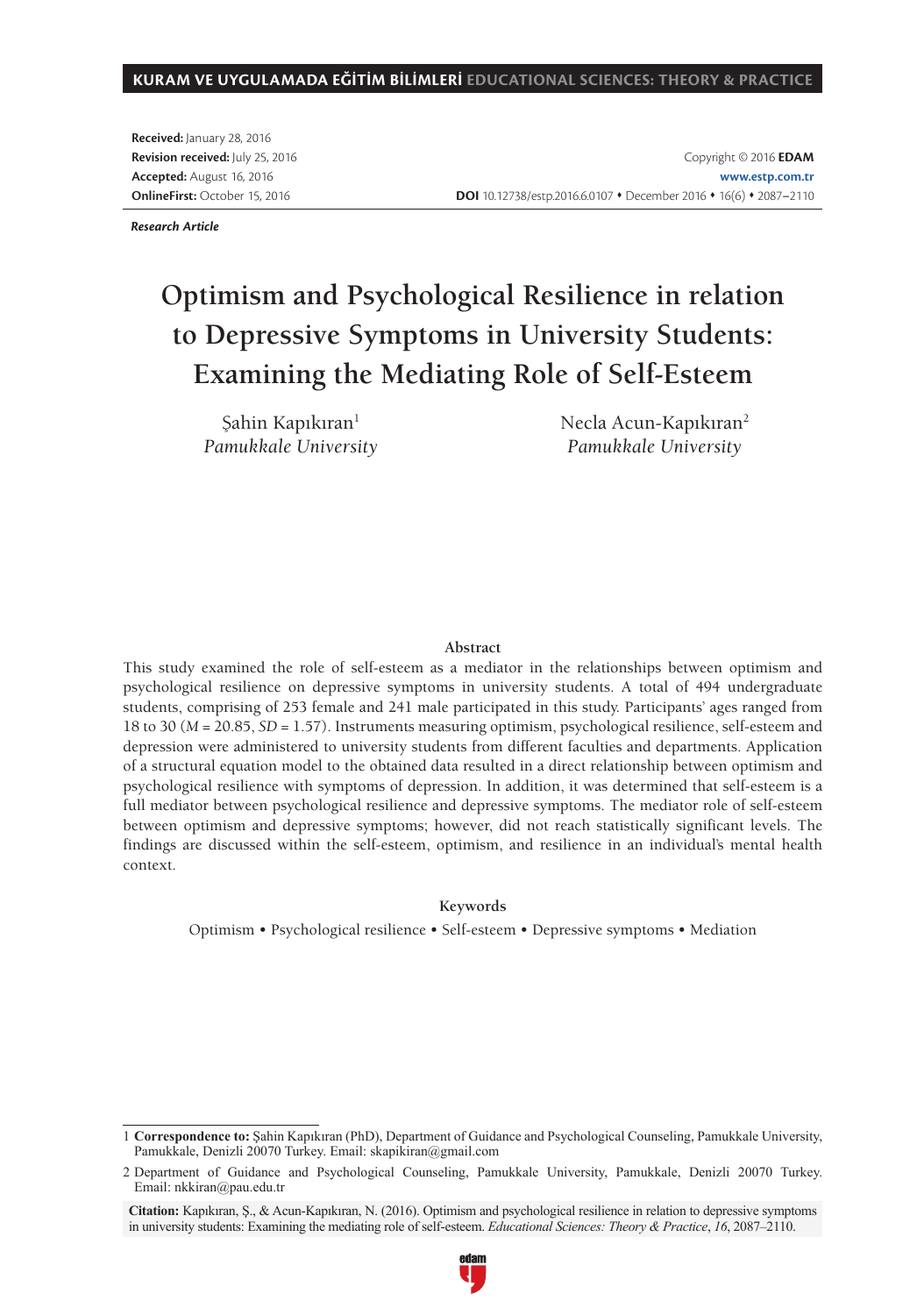The study of depression has been one of the most interesting research topics for many years (e.g., Giltay, Zitman, & Kromhout, 2006; Nolen-Hoeksema, 2000). Approximately 350 million people suffer from depression world-wide (WHO, 2012). Depression is different from short-term emotional reactions caused by daily hardships and usual mood swings. Specifically, long-term and medium or severe depression may cause serious problems. such as low performance and high levels of suffering at work, school and family (WHO, 2012). Depression is a mental illness often seen specifically in university years (e.g., Eisenberg, Gollust, Golberstein, & Hefner, 2007). University students begin a transition into a life increasingly independent from their families in college and have to deal with difficulties, such as lack of family support, academic success, economic hardships, and coping with new responsibilities. Often, students can exhibit depressive symptoms as a result of these challenges (Beck, Taylor, & Robbins, 2003; Eisenberg, et al., 2007). Such individuals typically have severe feelings of incompetence and low life satisfaction (Fuhrer, Rintala, Hart, Clearman, & Young, 1992). Depressive symptoms may cause negative expectations for the future. However, one of the protective properties from negative future expectations seems to be optimism.

## **Optimism**

Optimism refers to the general expectancy that one will experience good outcomes in the future (Scheier & Carver, 1985). In the literature optimism is defined by two important components: "learned optimism" (Peterson & Seligman, 1984) and "dispositional optimism" (Scheier & Carver, 1985). Learned optimism is accepted as a personal trait rather than situational explanatory style. According to this theory optimistic individuals use adaptive attributional style in order to explain adverse events. On the other hand, Scheier and Carver (1985) define optimism as a general belief that good things will happen rather than bad things in the future. Thus, optimism, as a personality trait, reflects good expectations for the future.

Some authorities divide optimism into two aspects: realistic and unrealistic. According to Schneider (2001), all forms of optimism are not beneficial. Being optimistic is not beneficial when the expectations and goals are unrealistic. In unrealistic optimism, although individuals are aware of their limitations they have high positive expectations for the outcomes. For instance, if they have an expectation that they will get high grades from an exam with the help of God and good luck, although they have not studied or have inadequately studied for an exam. However, in realistic optimism, in order to reach the desired outcomes, studying and hoping are necessary. In other words, when enough effort is put in, it is not just a dream to achieve a desired outcome.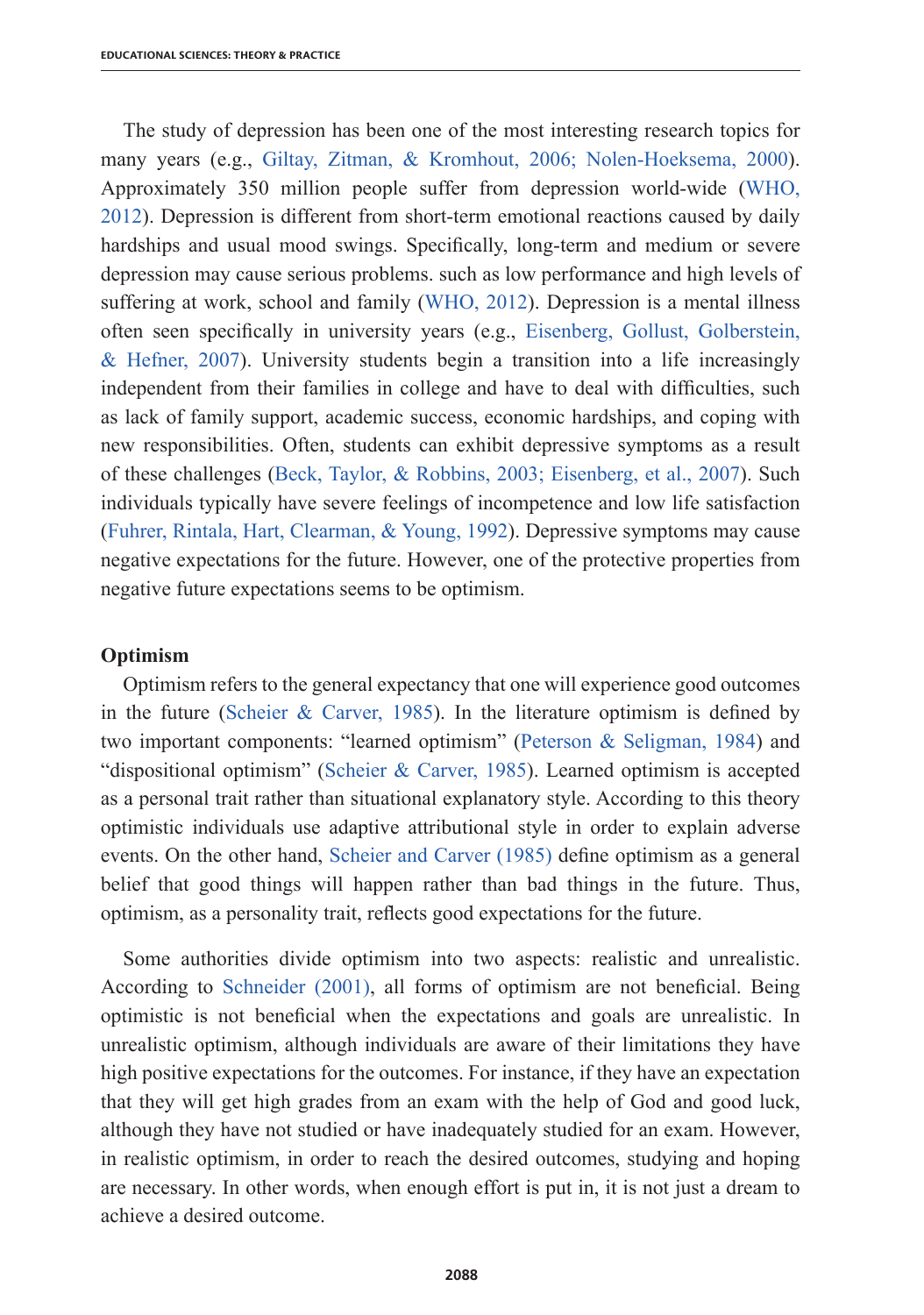Optimistic individuals seem able to solve problems they face more rapidly (Chang & D'Zurilla, 1996). Because optimistic individuals have positive expectations for the future, they experience less anxiety and daily problems (LaMontagne, Hepworth, Salisbury, & Riley, 2003; Trunzo & Pinto, 2003), they experience more positive emotions (Lai et al., 2005) and they have more life satisfaction (Bailey, Eng, Frisch, & Snyder, 2007; Leung, Moneta, & McBride-Chang, 2005). Thus, they suffer less depressive symptoms because they can deal with problems more strongly (Chang, 1998; Puskar et al., 1999). In various studies, optimism has been found to be negatively associated with depressive symptoms (e.g., Cohen, Moor, & Amato, 2001; Steele & Wade 2004). In other words, both optimists and pessimists encounter similar problems in their lives, but optimists seem to overcome these issues more easily; pessimists may simply give up and fall into depression (Seligman, 2007). Therefore, those with high optimism tend to have low levels of depression (Van der Velden et al., 2007; Vickers & Vogeltanz, 2000).

#### **Psychological Resilience**

While some people are more resilient when they encounter certain troubles, others may give up more readily when facing problems. Psychological resilience has been the focus of various researchers because it is an interesting subject. Many definitions of psychological resilience exist. For instance, psychological resilience has been defined as the process of successfully adapting faced with difficult or threatening situations (Howard & Johnson, 2000), the skill of adapting to and coping with negativity (Block & Kremen, 1996), the relatively good outcome despite experiencing situations that have been shown to carry significant risk for developing psychopathology (Luthar, Cicchetti, & Becker, 2000) and the resistance of an individual despite the negative effects of difficulties (Gilligan, 2001). According to all these definitions, psychological resilience expresses continuing to live strongly despite the hardships encountered. Psychological resilience includes coping with difficult situations (Dumont & Provost, 1999) psychological adjustment (Ong, Bergeman, Bisconti, & Wallace, 2006), and having life satisfaction (Cohn, Fredrickson, Brown, Mikels, & Conway, 2009). Psychological resilience develops in a large time span. In order to psychological resilience to develop the individual needs to encounter risky or dangerous situations. A strong psychological resilience can protect the individual against physical and mental distress. Since resilience brings about positive physical and psychosocial conditions, it facilitates faster recovery after illness or loss (Felten, 2000; Felten, & Hall, 2001). In other words, resilient people are those who can sustain their normal development despite difficult environmental conditions and difficulties in life. Individuals with psychological resilience confront their problems and rather than avoiding their problems they deal with their problems by providing efficient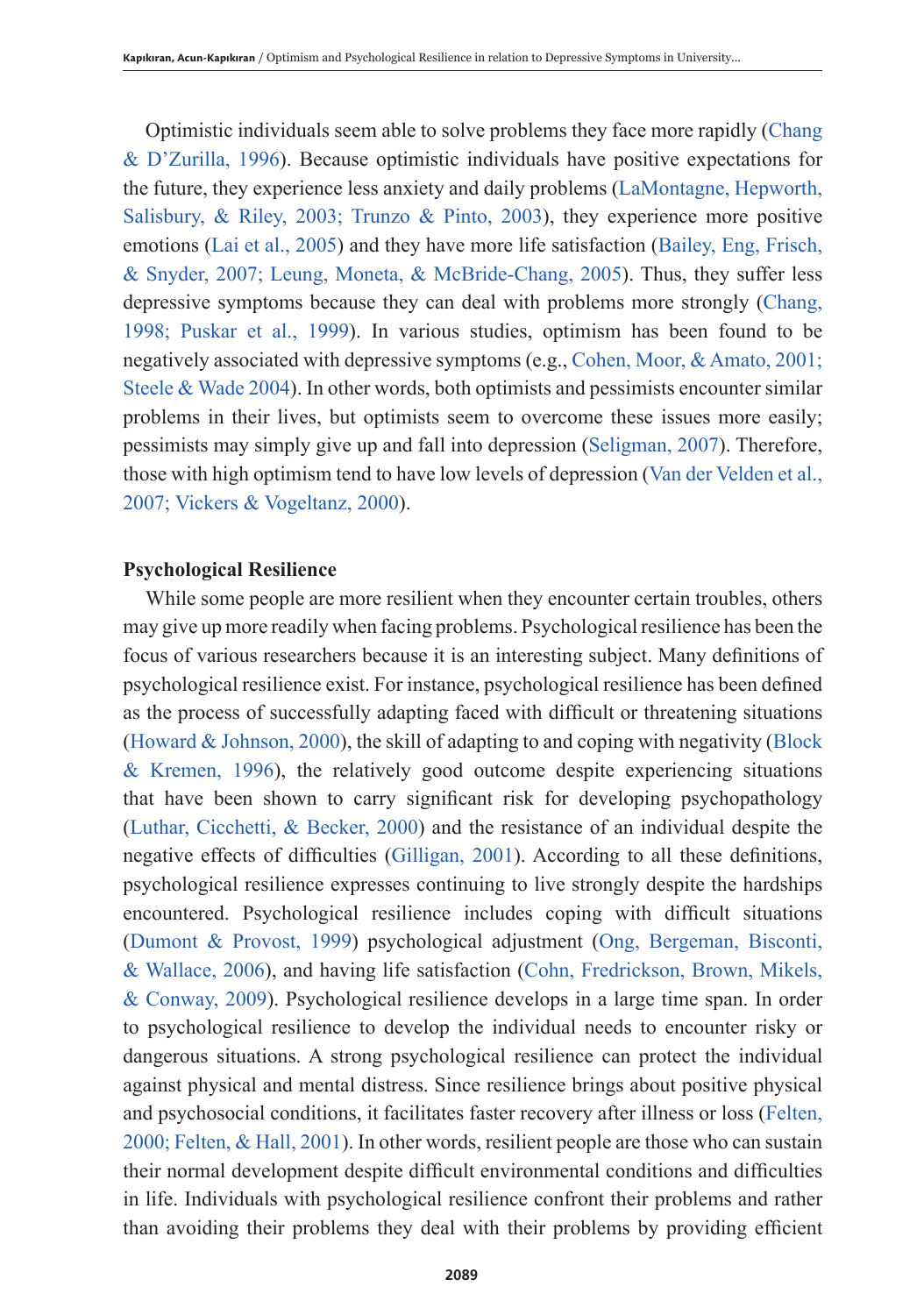and successful solutions (Martin, 2002). Psychological resilience has a potential of preventing the development of psychiatric disorders as depression (Hjemdal, Aune, Reinfjell, Stiles, & Friborg, 2007; Rutter, 1987). Multiple studies found a meaningful negative relation between high psychological resilience and depression (e.g. Roy, Sarchiapone, & Carli, 2007; Vaishnavi, Connor, & Davidson, 2007).

## **The Current Study**

In recent years, mediation analyses have been the most intensively used research methods for examining the relationships between variables (Acun-Kapıkıran, 2011; Kapıkıran, 2012; Subica, Claypoole, & Wylie, 2012; Zettle, Rains, & Hayes 2011). Structural equation model is recommended for mediation studies. The structural equation model is appropriate to determine the level of relation of a multiple number of variables and the direct and indirect roles among variables (Frazier, Tix, & Barron 2004). In this study, the aim was to determine the mediating role of selfesteem between optimism and psychological resilience, and depressive symptoms. Psychological resilience, optimism, and self-esteem variables as notions of positive psychology complement each other. In other words, individuals with high optimism and resilience have high self-esteem (Bryan, Aikena, & West, 2004; Erarslan, 2014; Lee, Cohen, Edgar, Laizner, & Gagnon, 2006; Lyubomirsky, Tkach, & Dimatteo, 2006; Patton, Artrum, & Creed, 2004). While these variables have depression reducing functions self-esteem is a changeable quality (Block & Robins, 1993), but optimism and psychological resilience are stable qualities (He, Cao, Feng, Guan, & Peng, 2013; Scheier & Carver 1985). The positive relationship between depression and low self-esteem begins in very early years. For instance, Marciano and Kazdin (1994) found a negative relationship between self-esteem and depression among children between the ages of 6 and 13. Many previous studies have examined the direct role of optimism, resilience and self-esteem on depression (e.g. Heinonen, Räikkönen, & Keltikangas-Järvinen, 2005; Lee & Hankin, 2009; Makikangas, Kinnunen, & Feldt, 2004; Milevsky, Schlechter, & Netter, 2007).

In this study, the second predictor variable, which exists within the framework of the model, is psychological resilience. In a review of the available studies on this subject, all studies reported evidence of a negative relationship in which psychological resilience was the predictor of depression (e.g. Adams, Sanders, & Auth, 2004; Aroian & Norris, 2000; Erarslan, 2014; Rydén, Karlsson, Sullivan, Torgerson, & Taft, 2003). Additionally, significant relationships were found between some of the mediating variables within the scope of the various studies: self-esteem and resilience (Karairmak & Siviş-Çetinkaya, 2011; Veselska et al., 2009), self-esteem and depression (e.g. Christopher & Gilbert, 2010; Wei, Ku, Russell, Mallinckrodt, & Liao, 2008).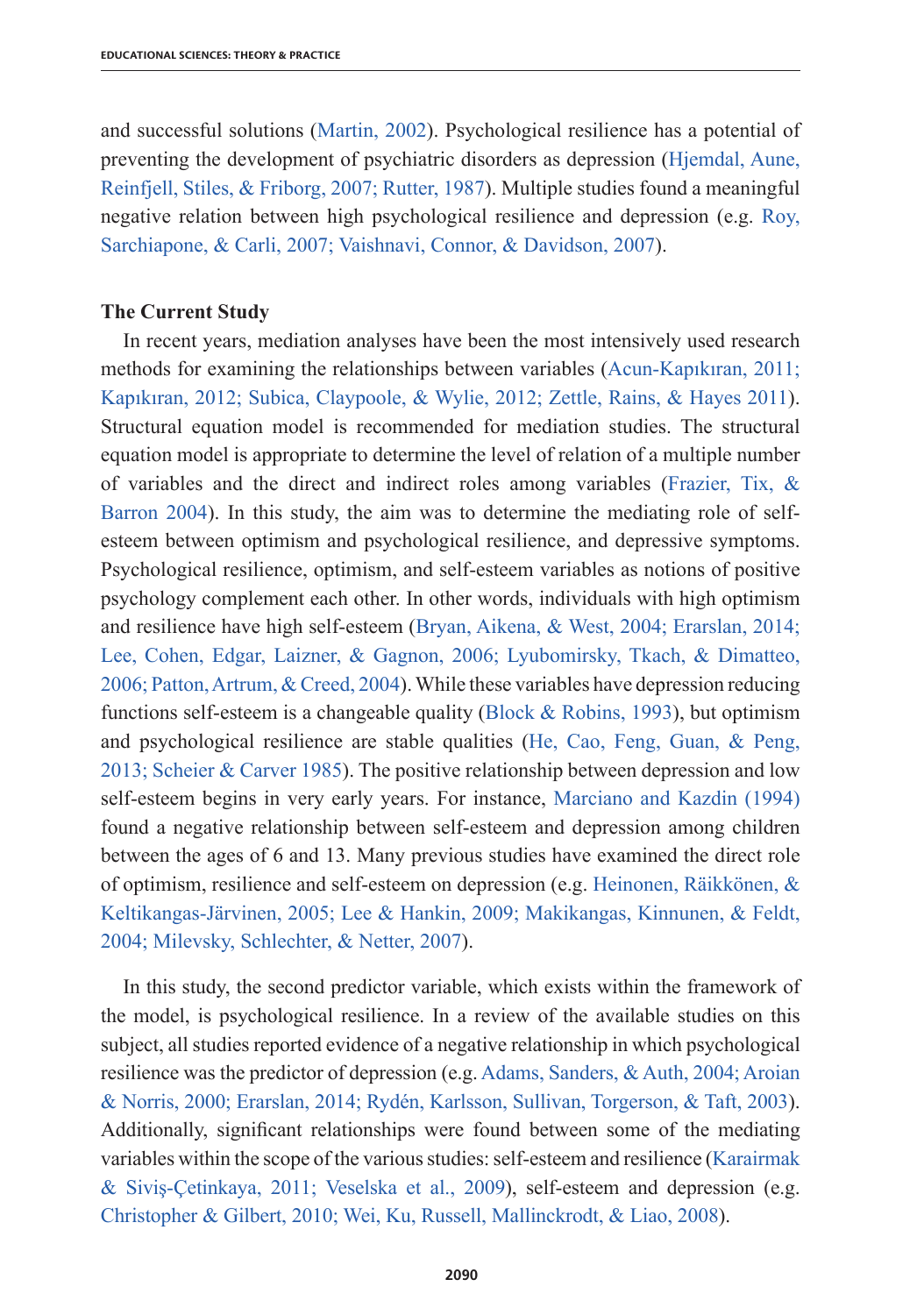According to these results, a negative relationship is expected between optimism and depression, between psychological resilience and depression and between selfesteem and depression. Moreover, these results raise the expectation that self-esteem can be a mediator between optimism and psychological resilience and depression. For example, some studies have demonstrated a positive relationship between selfesteem and optimism and a negative relationship between self-esteem and depression (e.g. Cheng & Furnham, 2003; Eryılmaz & Atak, 2011; Symister & Friend 2003). It was determined that self-esteem had a strong indirect role in the relation between adolescents' acceptance and rejection of parents and depression symptoms (Acun-Kapıkıran, Körükçü, & Kapıkıran, 2014). In various studies related to the mediator role of self-esteem, the powerful role of self-esteem has been emphasized (Acun-Kapıkıran, Körükçü, & Kapıkıran, 2014; Kamkar, Doyle, & Markiewicz, 2012; Kapıkıran, 2013; Koruklu, 2015; Koronczai, 2013; Savi-Çakar, 2014). It is determined that self-esteem and optimism have protective roles over depression symptoms (Ames, Rawana, Gentile, & Morgan, 2015). When optimism and resilience are considered more stable features compared to self-esteem, they may change and fluctuate within the steps of self-esteem's development (Robins, Trzesniewski, Tracy, Gosling, & Potter, 2002). Thus, the mediator role of the self-esteem variable is worth investigating. It can be seen that there is large amount of literature evidencing in all these studies that self-esteem has a positive relation with optimism and psychological resilience, and a negative relation with depression.

In the light of these studies and theoretical background the current study hypothesizes that (a) there will be a positive correlation between optimism and self-esteem and negative correlation between optimism and depression (b) there will be positive correlation between resilience and self-esteem and negative correlation between psychological resilience and depression (c) there will be a negative correlation between self-esteem and depression. Within the scope of these hypotheses (a) self-esteem will have a mediating role between optimism and depression; (b) self-esteem will have a mediating role between psychological resilience and depression (see Figure 1). In the literature it is reported that self-esteem has an important contribution in decreasing and developing depression. Thus, even though optimism and psychological resilience have an important role in depression development and prevention we hypothesized that self-esteem will contribute more to depression compared to the above mentioned two variables (optimism and psychological resilience). If in the current study the hypothesized mediating role of self-esteem between optimism and psychological resilience is supported, even though optimism and resilience are important factors in preventing and dealing with depression, then there will be evidence that self-esteem has an important contribution to this relation. Consequently, in order to prevent and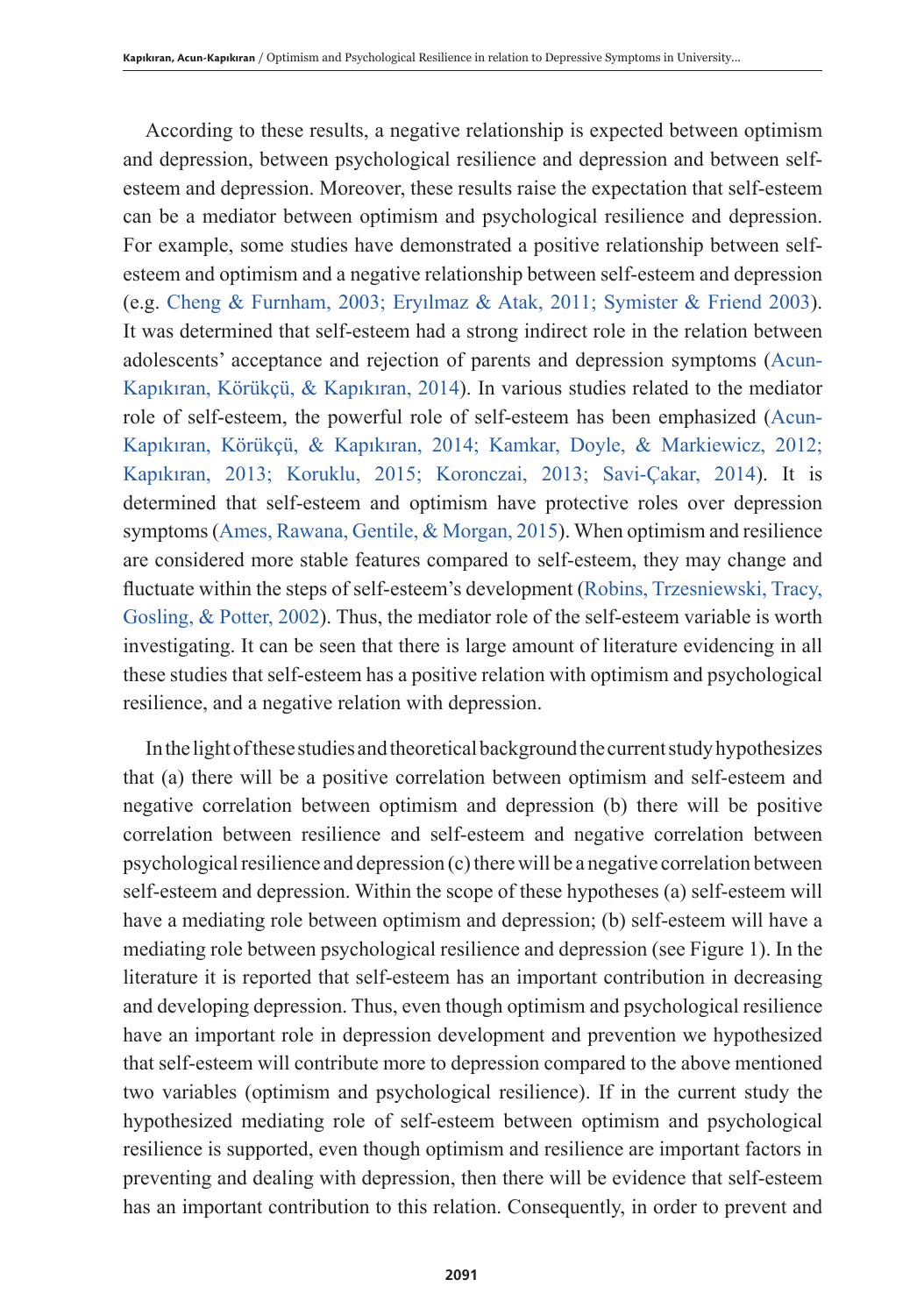deal with depression during college study years intended efforts of increasing selfesteem along optimism and psychological resilience development processes starting from earlier years in life will be very important.



*Figure 1*. Hypothesized mediated model.

## **Method**

#### **Participants**

A total of 494 university students, comprising of 253 female and 241 male participated in this study. Participants' ages ranged from 18 to 30 (*M* = 20.85, *SD* = 1.57). 21% of participants were first year, 29% the second year, 32% the third year and 18% fourth year students. All participants attended a medium sized university situated in the west of Turkey. In order to represent all faculties within the university it was targeted to have equal count of students from each faculty. Moreover, in order to balance the male-female participants faculties with predominantly male and predominantly female students were also included in the sample. Participants were chosen on a voluntary basis from classes whose instructors permitted the administration of the scale in their lectures. Within the study group, 27% of participants were students of the Faculty of Education, 24% attended the Faculty of Engineering, 26% Faculty of Economics and 22% the School of Nursing. 21% of participants were first year, 29% the second year, 32% the third year and 18% were fourth year students.

#### **Measures**

**Depressive Symptoms.** The Brief Symptom Inventory (BSI), developed by Derogatis (1992), is a 53-item self-report scale. The BSI measures the experience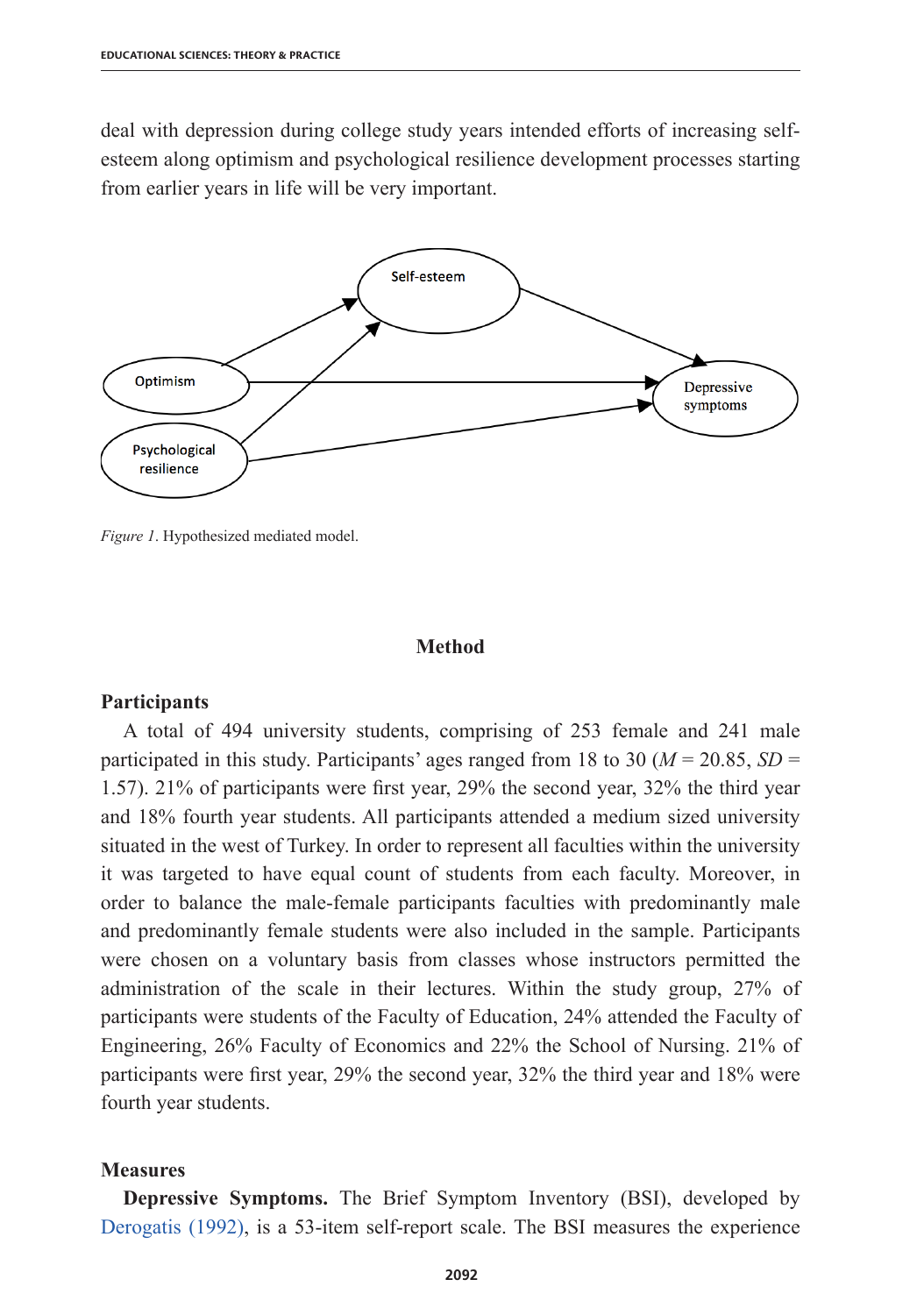of symptoms in the past seven days including the day the BSI was completed. The instrument is a 5-point scale that can be answered ranging from 0, never, to 4 ,quite a bit. The BSI also has high internal consistency (Cronbach's Alpha: .71-.85), test- retest reliability, and convergent, discriminant and construct validity (as cited in Şahin & Durak, 1994). The scale was translated and adapted for Turkish adolescents by Şahin and Durak (1994). A five- factor structure of the Turkish scale (anxiety, depression, negative self, somatization, and hostility) was obtained. Moderate and high levels of correlation were obtained between BSI's depression symptoms subscale and anger, anxiety, and social support scale points (Doğan, 2008). The obtained internal consistency reliability for this measure was calculated as: anxiety .85, depression .87, negative self .83, somatization .79, and hostility .73. For the current study, only the depressive symptoms subscale was used.

**Optimism.** Optimism was measured by means of the Life Orientation Test (LOT), developed by Scheier & Carver (1985). LOT is a self-reporting scale that contains 12 items, 8 of which are used for measuring optimism and 4 of which are used as filling material. Four of the 8 items used for measuring optimism are in a negative direction while the other four present positive constructs. Each expression of the scale is graded over a 5-point scale in which 0 refers to a strong mismatch, while 5 indicates a strong match. Cronbach's alpha coefficient of the scale was calculated as .76. LOT was translated and adapted to Turkish by Aydın and Tezer (1991). The correlations of LOT with Beck Depression Inventory and Physical Symptoms Inventory were -.56 and -.21, respectively. Cronbach's alpha of Turkish LOT was .72, and test-retest reliability, which was measured at intervals of four weeks, was calculated as  $r = .77$ .

**Resiliency.** The Ego Resiliency scale that was developed by Block and Kremen (1996) was utilized to quantify psychological resilience. The scale consists of 14 items and it is a Likert-type scale with 4-points ranging from 1 to 4. The Cronbach alpha reliability of the scale reported by Block and Kremen was .76. The Ego Resiliency scale was translated and adapted to Turkish by Karaırmak (2007). A three-factor solution for the Turkish the Ego Resiliency scale proved to be a good fit to the data. The Cronbach alpha coefficients for internal consistency reliability were calculated as .66, .63, .67 for the three subscales of Personal Strengths Relating to Recovery; Positive Self-Appraisals and Openness to New experiences respectively. Cronbach's alpha coefficient for all items is calculated as .80. As an evidence of similar scales' validity, correlation tested with another psychological resilience scale was found as .68. A positively directed meaningful relation was found between the scores obtained from both ego resilience scales (Karaırmak, 2007).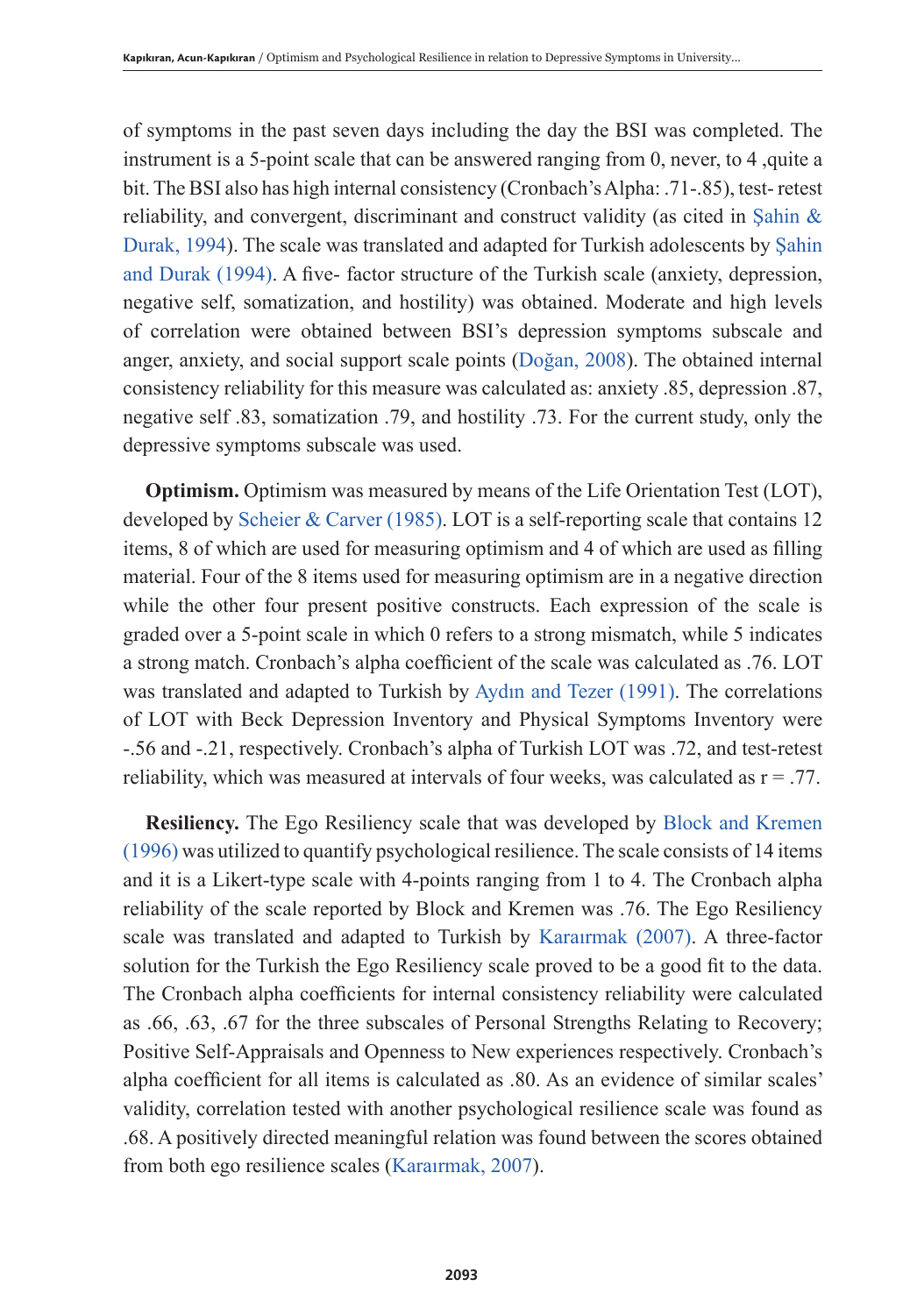**Self-esteem.** The Rosenberg Self-Esteem Scale (RSES) is developed by Rosenberg. It is a 10-item instrument that assesses global self-esteem. Five items of the scale are positive and five items are negative 5 items in the scale require reverse scoring. High scores define high self-esteem. The scale is a 4-point Likert scale type instrument answers ranging from 1 strongly disagree to 4 strongly agree. The scores for the RSES can range from 10 to 40 with higher scores indicating higher levels of self-esteem (see, Cuhadaroglu, 1986). RSES was translated and adapted to Turkish by Cuhadaroglu (1986). The correlation between the scale and psychiatric interview results was found to be .71 for validity of the RSES-Turkish version. The test-retest reliability was reported as .75.

#### **Procedures**

Participants in the present study are university students. Participants were chosen from the 1st, 2nd, 3rd and 4th years of one department from each faculty in order to ensure that each faculty was equally represented. The data collection tools were administered to students in different lessons and students were informed that participation was voluntary. No monetary rewards, grades or points were given to the participants. It took approximately 35 to 40 minutes for the participants to answer the scale's items. The items of scale were completed by 494 university students, but 27 students left 10 % of questions unanswered, so their responses were excluded. The data were analyzed using SPSS 14.0 and LISREL 8.71 software programs.

## **Results**

#### **Correlations and Descriptive Statistics**

Correlation analysis was conducted in order to determine the relationships between the research variables. Table 1 shows descriptive statistics for the variables. As seen in Table 1, total scores and sub scales of optimism and psychological resilience, self-esteem and depressive symptoms measurements are correlated. It was found that optimism had a positive relationship with psychological resilience and self-esteem and had a negative relationship with depressive symptoms. There is a positive relationship between psychological resilience and self-esteem and a negative relationship between psychological resilience and depressive symptoms. Moreover, a negative relationship was determined between self-esteem and depressive symptoms.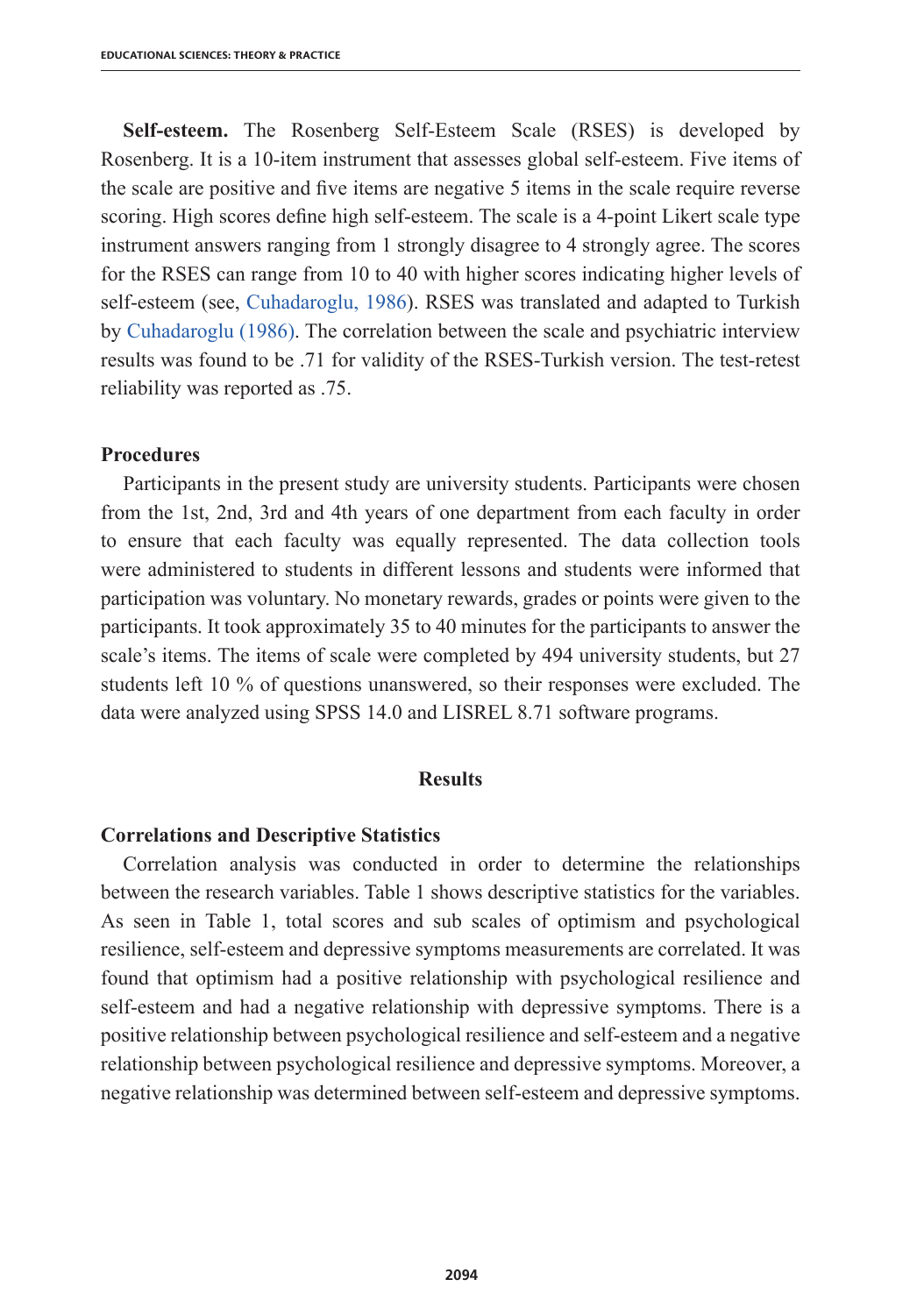| 100101                                                                     |                          |         |         |         |       |      |     |  |  |
|----------------------------------------------------------------------------|--------------------------|---------|---------|---------|-------|------|-----|--|--|
| Intercorrelations and Descriptive Statistics of all Variables in the Study |                          |         |         |         |       |      |     |  |  |
| Measure                                                                    |                          |         |         |         | Mean  | Ss   | α   |  |  |
| 1. Depressive Symptoms                                                     | $\overline{\phantom{a}}$ | $-37**$ | $-22**$ | $-44**$ | 1391  | 9.03 | .88 |  |  |
| 2. Optimism                                                                |                          | ۰       | $26**$  | $41**$  | 18.47 | 4.88 |     |  |  |
| 3. Psychological Resilience                                                |                          |         | ۰       | $32**$  | 38.61 | 5.30 | .72 |  |  |
| 4. Self Esteem                                                             |                          |         | -       | -       | 31.98 | 4.53 | .83 |  |  |

Table 1

*Note*.  $N = 494$ . Depressive symptoms = Depressive Symptoms subscale of the Brief Symptom Inventory; Optimism = Optimism was measured with the Life Orientation Test; Psychological Resilience = Psychological Resilience was measured with the Ego Resiliency scale; Self-esteem = Self Esteem was measured with the Rosenberg Self-Esteem Scale.

 $**_p < .001$ .

## **Procedure for Mediation Test**

The most appropriate method of examining mediation and correlations between many variables is structural equation modeling using a package such as LISREL (Frazier et al., 2004; Jöreskog & Sörbom, 2004). Various procedures were followed, based on the structural equation model, in order to test the hypothesized model in the present study. Firstly, a two-step procedure suggested by Anderson and Gerbing (1988) was followed to test the suggested model. Firstly question items related to the variables were decreased and artificial factors were formed. Then these factors were tested by confirmatory factor analysis. The second step tests the structural relationships among latent constructs. In the first step, a measurement model was tested. Study factors were created in accordance with the procedure suggested by Sass and Smith (2006). A three-step procedure suggested by Holmbeck (1997) was followed in order to test the structural model. As all measurements were continuous, a covariance matrix and maximum possible method were used as inputs to test the measurement and structural models. Four indexes were used to assess the fit values of models: comparative fit index (CFI; .95 or greater), Non-Normed Fit Index (NNFI; .95), standardized root-mean-square residual (SRMR; .08 or less), and root-meansquare error of approximation (RMSEA; .06 or less). Criteria suggested by Hu and Bentler (1999) were taken into consideration. Sequential  $\chi^2$  difference tests were used to evaluate changes in fit between the hypothesized model and nested model (Satorra & Bentler, 2001). Moreover, the Sobel test was used to determine the significance of the indirect relationship between the variables and, the indirect effect test was employed to determine the indirect effects of variables.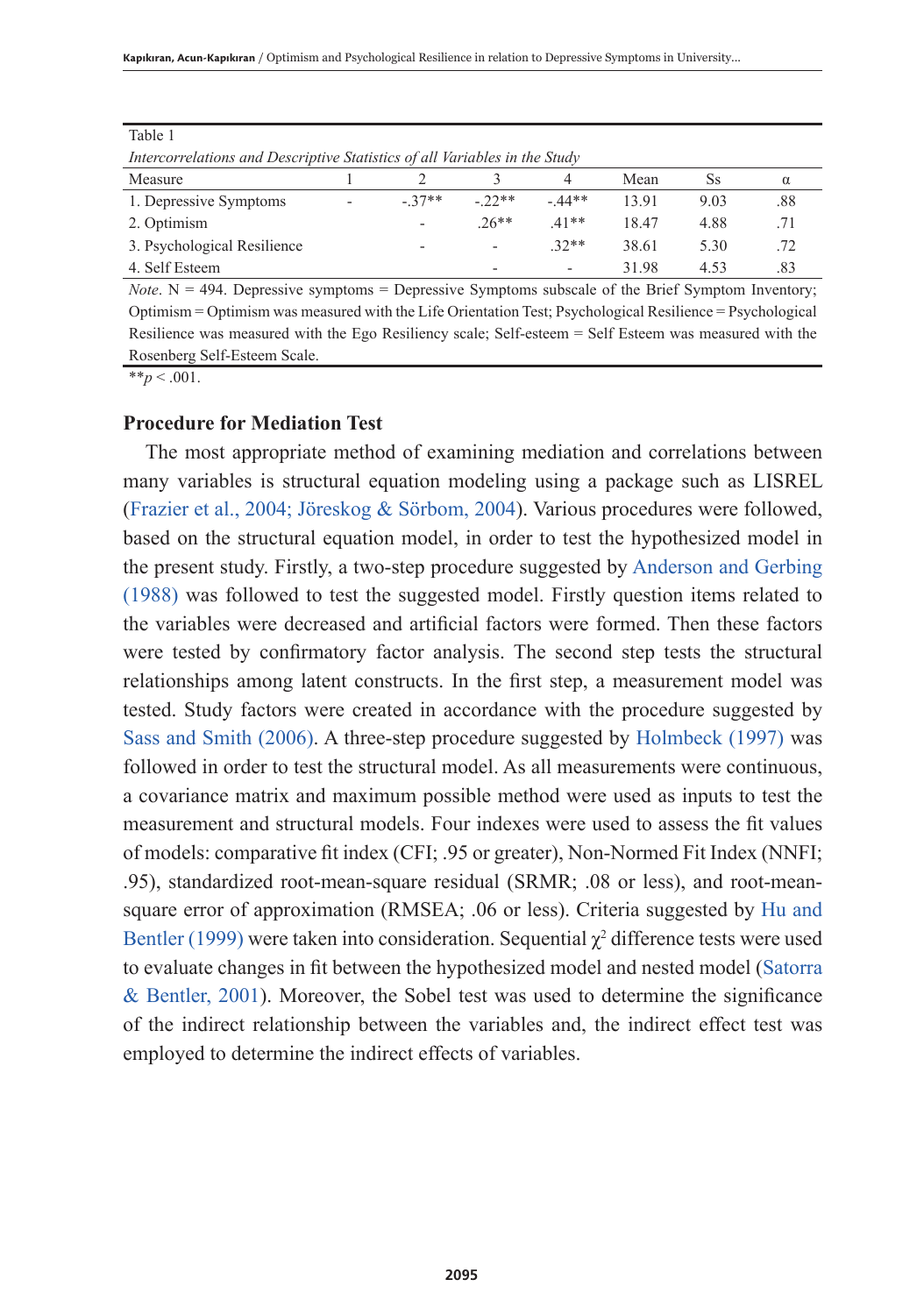| Table 2                                                |              |                |              |                                                      |         |              |                              |              |         |                                          |                       |         |
|--------------------------------------------------------|--------------|----------------|--------------|------------------------------------------------------|---------|--------------|------------------------------|--------------|---------|------------------------------------------|-----------------------|---------|
| Correlations among 12 Observed Variables               |              |                |              |                                                      |         |              |                              |              |         |                                          |                       |         |
| Measure                                                | 1            | $\overline{2}$ | 3            | 4                                                    | 5       | 6            | $\overline{7}$               | 8            | 9       | 10                                       | 11                    | 12      |
| Depressive Symptoms                                    |              |                |              |                                                      |         |              |                              |              |         |                                          |                       |         |
| 1. Depressive<br>Symptoms<br>parcel 1                  | $\mathbf{1}$ | $-68**$        |              | $.74***$ $-.30**$ $-.31**$ $-.20**$ $-.24**$ $-.10*$ |         |              |                              |              | $-10$   |                                          | $-32** - 36** - 35**$ |         |
| 2. Depressive<br>Symptoms<br>parcel 2                  |              |                |              | $.67***$ $-.29**$ $-.28**$ $-.23**$ $-.26**$ $-14**$ |         |              |                              |              |         | $-10^*$ $-26^{**}$ $-25^{**}$ $-30^{**}$ |                       |         |
| 3. Depressive<br>Symptoms<br>parcel 3                  |              |                | $\mathbf{1}$ |                                                      |         |              | $-29** - 28** - 20** - 29**$ | $-10*$       |         | $-12** - 30** - 37** - 34**$             |                       |         |
| Optimism                                               |              |                |              |                                                      |         |              |                              |              |         |                                          |                       |         |
| 4. Optimism<br>parcel 1                                |              |                |              | 1                                                    | $.60**$ | $.44**$      | $.25**$                      | $18**$       | $.09*$  | $33**$                                   | $36**$                | $33**$  |
| 5. Optimism<br>parcel 2                                |              |                |              |                                                      | 1       | $.36**$      | $.28**$                      | $.15***$     | $.09*$  | $.21**$                                  | .29**                 | $.27**$ |
| 6. Optimism<br>parcel 3                                |              |                |              |                                                      |         | $\mathbf{1}$ | $.21**$                      | $.15**$      | $.15**$ | $.20**$                                  | $.20**$               | $23**$  |
| Psychological Resilience                               |              |                |              |                                                      |         |              |                              |              |         |                                          |                       |         |
| 7. Psychological<br>Resilience<br>parcel 1             |              |                |              |                                                      |         |              | 1                            | $.48**$      | $.51**$ | $25**$                                   | $31**$                | $.28**$ |
| 8. Psychological<br>Resilience                         |              |                |              |                                                      |         |              |                              | $\mathbf{1}$ | $.46**$ | $.20**$                                  | $.23**$               | $.19**$ |
| parcel 2<br>9. Psychological<br>Resilience<br>parcel 3 |              |                |              |                                                      |         |              |                              |              | 1       | $.20**$                                  | $22**$                | $.18**$ |
| Self Esteem                                            |              |                |              |                                                      |         |              |                              |              |         |                                          |                       |         |
| 10. Self-Esteem<br>parcel 1                            |              |                |              |                                                      |         |              |                              |              |         | 1                                        | $.76***$              | $.61**$ |
| 11. Self-Esteem<br>parcel 2                            |              |                |              |                                                      |         |              |                              |              |         |                                          | 1                     | $.61**$ |
| 12. Self-Esteem<br>parcel 3                            |              |                |              |                                                      |         |              |                              |              |         |                                          |                       | 1       |

*Note*. N = 494. Note.  $* p < .05, ** p < .001$ .

Each observed variable was parceled (facets) in order to reduce error rate of variables observed in use of multivariable in the structural equation modeling (SEM). The method of parceling items is used to avoid prediction problems combining with multi-normality of data and from solution problems. Suggested indicators represent latent variables in SEM applications (Sass  $\&$  Smith, 2006). The use of SEM suggests the use of three or more parcels for each latent variable (Russell, Kahn, Spoth, & Altmaier, 1998). In producing parcels, according to the procedure advised by Hau and Marsh (2004) three parcels were produced from each variable (Depression, Optimism, Psychological resilience and Self-esteem). Three artificial factors were obtained from each variable. The testing of the model of the study was carried through 12 parcels and four latent variables (see, Table 2).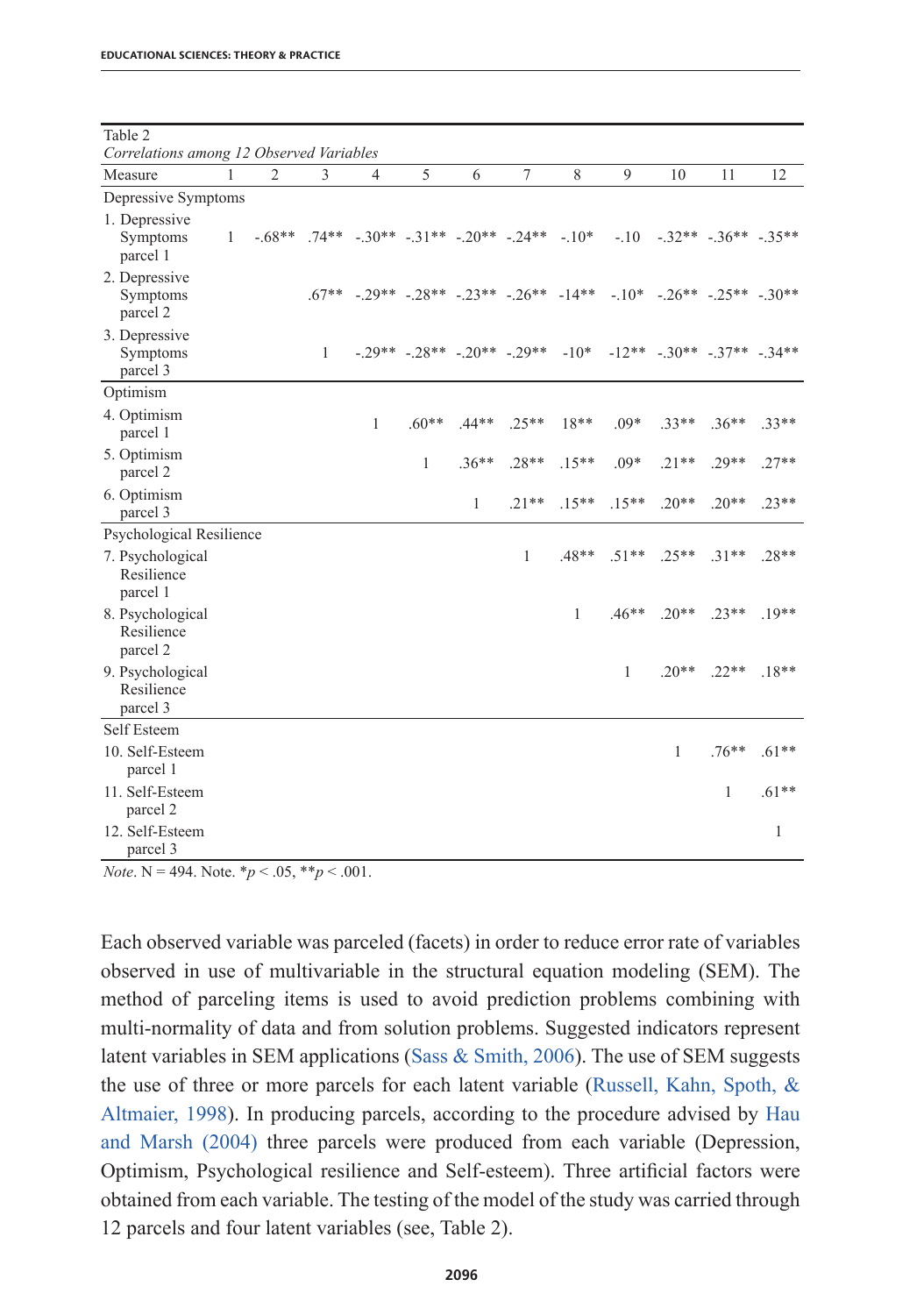**Kapıkıran, Acun-Kapıkıran** / Optimism and Psychological Resilience in relation to Depressive Symptoms in University...

| Table 3                                          |                        |           |           |                      |  |  |  |  |  |
|--------------------------------------------------|------------------------|-----------|-----------|----------------------|--|--|--|--|--|
| <b>Factor Loadings for the Measurement Model</b> |                        |           |           |                      |  |  |  |  |  |
| Latent variable and indicator                    | Unstandardized loading | <b>SE</b> | t         | Standardized loading |  |  |  |  |  |
| Depressive Symptoms                              |                        |           |           |                      |  |  |  |  |  |
| DS1                                              | 3.09                   | 0.13      | $23.16**$ | .85                  |  |  |  |  |  |
| DS <sub>2</sub>                                  | 2.43                   | 0.12      | $19.65**$ | .76                  |  |  |  |  |  |
| DS3                                              | 2.94                   | 0.13      | $24.31**$ | .88                  |  |  |  |  |  |
| Optimism                                         |                        |           |           |                      |  |  |  |  |  |
| O <sub>1</sub>                                   | 1.76                   | 0.095     | $18.77**$ | .84                  |  |  |  |  |  |
| O <sub>2</sub>                                   | 1.53                   | 0.095     | $15.91**$ | .71                  |  |  |  |  |  |
| O <sub>3</sub>                                   | 0.94                   | 0.083     | $11.29**$ | .52                  |  |  |  |  |  |
| Psychological Resilience                         |                        |           |           |                      |  |  |  |  |  |
| PR1                                              | 1.67                   | 0.100     | $16.57**$ | .77                  |  |  |  |  |  |
| PR <sub>2</sub>                                  | 1.55                   | 0.11      | $13.83**$ | .64                  |  |  |  |  |  |
| PR <sub>3</sub>                                  | 1.28                   | 0.089     | $14.54**$ | .67                  |  |  |  |  |  |
| Self esteem                                      |                        |           |           |                      |  |  |  |  |  |
| SE <sub>1</sub>                                  | 1.31                   | 0.058     | $22.71**$ | .85                  |  |  |  |  |  |
| SE <sub>2</sub>                                  | 1.38                   | 0.058     | 23.94**   | .88                  |  |  |  |  |  |
| SE3                                              | 1.39                   | 0.079     | $17.72**$ | .71                  |  |  |  |  |  |

*Note*.  $N = 494$ . Depressive Symptoms DS1, DS2, DS3 = the three parcels created from the Depressive Symptoms subscale of the Brief Symptom Inventory; Optimism O1, O2, O3 = the three parcels created from the Life Orientation Test; Psychological Resilience PR1, PR2, PR3 = the three parcels created from the Ego Resiliency scale; Self-Esteem SE1, SE2, SE3 = the three parcels created from the Rosenberg Self-Esteem Scale. \*\*  $p < .001$ 

# **Testing Measurement Variables by Means of Confirmatory Factor Analysis for Mediation Test**

A series of 12 variables (parcels) and four latent variables were tested by means of confirmatory factor analysis (CFA) in order to determine whether observed variables (parcels) were compatible with each latent variable. The results showed excellent fit to data  $\chi^2$  (48, N = 494) = 101.91, p < .001(CFI = 0.99; NNFI/TLI = 0.98; RMSEA =  $0.046$ , SRMR =  $0.043$ , 90% confidence interval (CI) =  $.03$  to  $.05$ ). In Table 3, it can be seen that loads for all observed variables were sufficiently high (.72 to .88) and t values were significant. In addition, intercorrelations between parcels were statistically significant (see Table 2).

### **Testing Structural Model for Mediation Test**

A three-step way approach was followed for the mediation test, which was conducted via the SEM (Holmbeck, 1997). Firstly, the method tested the significance level of the direct effect between optimism and depressive symptoms; between psychological resilience and depressive symptoms. At the end of this analysis the indexes of the structural equation modeling reached a good fit level  $\chi^2$  (24,  $N = 494$ ) = 55.50,  $p = .001$ , CFI = .98; NNFI/TLI = .98; SRMR = .044; RMSEA = .052, 90% CI = .03 to .06. As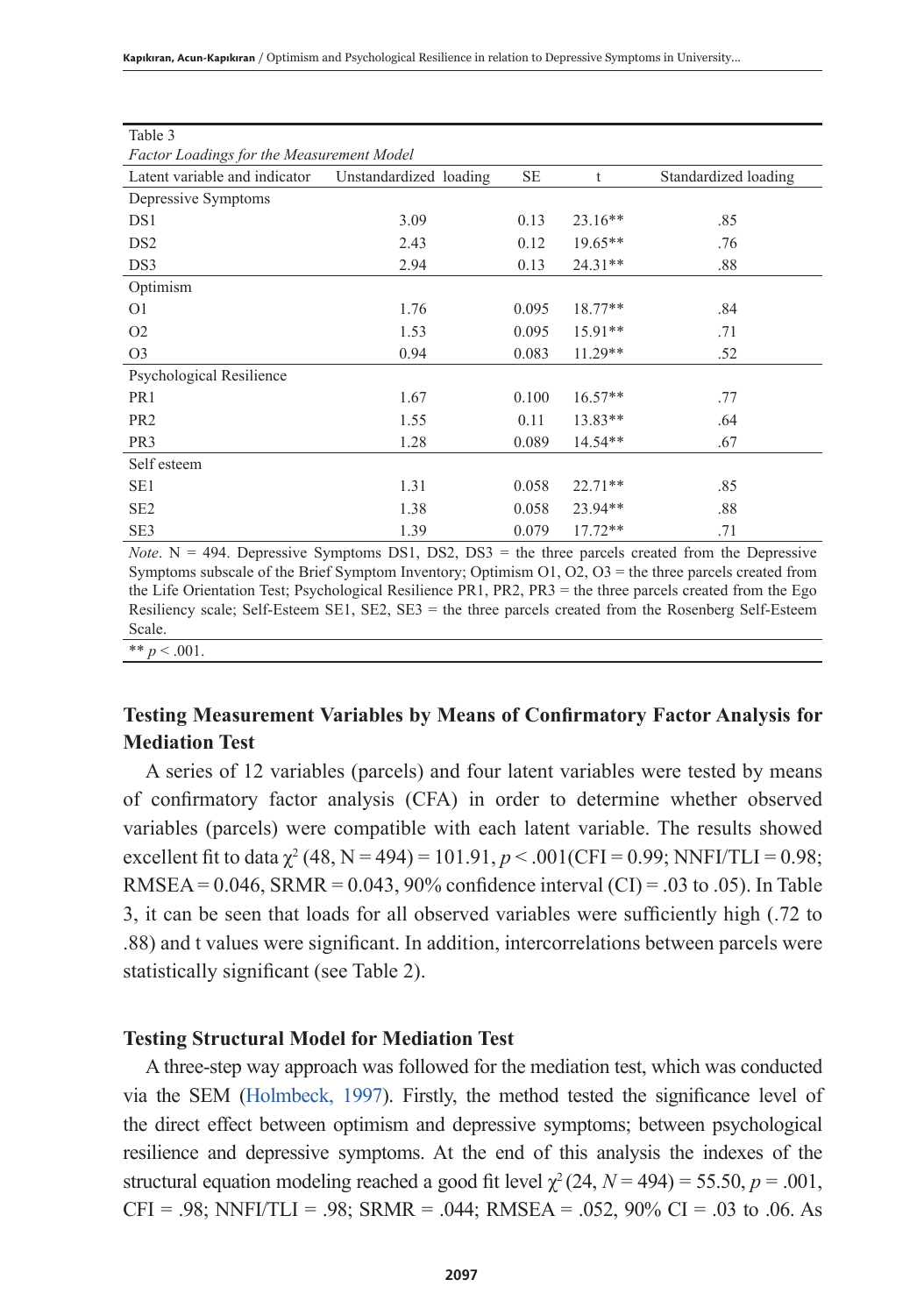expected all hypothesized direct relations of optimism and depression; and psychological resilience and depression were meaningful (see Figure 2). In the second step, after testing the partially mediated structural model (hypothesized model; see Figure 1) in order to determine all direct and indirect effects (optimism, psychological resilience, self-esteem and depressive symptoms),  $\chi^2$  (48, N = 494) = 101.91,  $p < .001$ , CFI = .99; NNFI/TLI = .98; SRMR = .043; RMSEA = .046, 90% confidence interval  $(CI) = 0.03$ -0.05 it was determined that fit indexes reached a good level. Next, the fully mediated structural model was tested in order to determine indirect effects in the absence of direct effects. It was noted that indexes of the structural equation model also reached a good level  $\gamma^2$  (50,  $N = 494$ ) = 140.73,  $p < .001$ , CFI = .98; NNFI/TLI = .98; SRMR = .063; RMSEA =  $.053$ , 90% CI =  $.04$  to  $.07$ .



*Figure 2.* The Final mediatiated model.

 $*$ *\*p* < .001.

# **Testing Structural Model's Significance Levels of Direct and Indirect Effects for Mediation Test**

The results of the direct effect model indicated that the direct paths from optimism and depressive symptoms  $(β = -.47, t = -9.08, p < .001)$  and psychological resilience and depressive symptoms ( $\beta$  = -.35,  $t$  = -6.66,  $p$  < .001). Next, the fully mediated structural model was tested (the indirect effect without the direct effect) for relationship between optimism and self-esteem (β = .39, *t* = 7.31, *p* < .001), self-esteem and depressive symptoms  $(\beta = -0.47, t = -0.75)$ , psychological resilience and self-esteem ( $\beta$  = .29,  $t = 5.42$ ,  $p < .001$ ). Moreover, figure 2 presents all the statistically significant standardized path coefficients between the latent variables optimism and depressive symptoms (β = -.28,  $t = -4.99$ ,  $p < .001$ ), optimism and self-esteem ( $\beta$  = .37,  $t$  = 6.89,  $p$  < .001), self-esteem and depressive symptoms (β = -.28, *t* = -5.05, *p* < .001), psychological resilience and self-esteem (β = .28, *t* = 5.24,  $p < .001$ ) and psychological resilience and depressive symptoms ( $\beta$  = -.09, *t* = -1.64,  $p =$ ns.). However, when self-esteem is added to the equation, the relationship between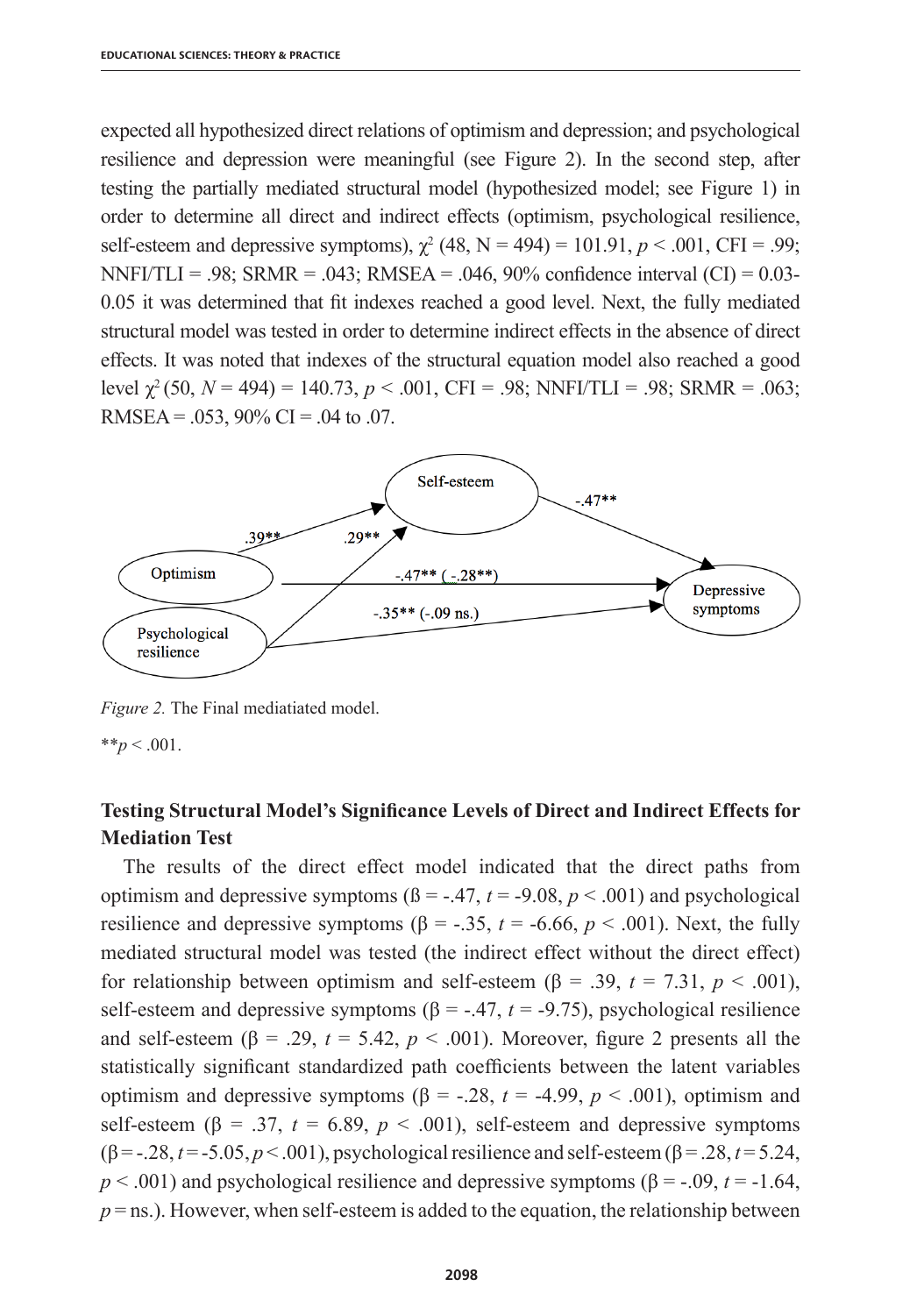optimism and depressive symptoms fell from  $\beta$  = -.47 to -.28 and the relationship between psychological resilience and depressive symptoms fell from  $\beta$  = -.35 to -.09 (see Figure 2).

Then, to test the difference between the fully mediated and partially mediated models the chi square test was administered. As a result, the chi-square difference test between the hypothesized partially mediated model and the fully mediated model,  $\gamma^2$  $(2, N = 494) = 38.82$ ,  $p = .001$ ) was found significant level difference change. Hence, the hypothesized partially mediated model was selected as the best fit to the data (see Fig. 2). In order to test the indirect effect and the significance of the model the Sobel test was administered (Sobel, 1982). The indirect effect of self-esteem between optimism and depressive symptoms was found to be significant at  $-18$  (.39 x  $-47$ ,  $Z=$  $-6.66$ ,  $p < .001$ ). The indirect effect of self-esteem between psychological resilience and depressive symptoms was found to be significant at  $-14$  (.29 x  $-47$ ,  $Z = -5.20$ , *p* < .001). In addition, this model accounted for 28% of the variance in self-esteem and 23% of the variance in depressive symptoms. In summary, according to the current study's findings, self-esteem's mediator role levels did not reach meaningful levels between optimism and depression. However, self-esteem reached a fully mediator role between psychological resilience and depression.

| Table 4                                              |                |    |      |      |             |              |               |               |                      |
|------------------------------------------------------|----------------|----|------|------|-------------|--------------|---------------|---------------|----------------------|
| <b>Fit Indexes for Covariance Structure Analyses</b> |                |    |      |      |             |              |               |               |                      |
| Model                                                | $\mathrm{X}^2$ | Df | NNFI | CFI  | <b>SRMR</b> | <b>RMSEA</b> | 90 % CI       | $\Lambda X^2$ | $\Delta \mathrm{Df}$ |
| Measurement model                                    | 101.91         | 48 | 0.98 | 0.99 | 0.04        | 0.04         | $0.03 - 0.05$ |               |                      |
| Partially model                                      | 101.91         | 48 | 0.98 | 0.99 | 0.04        | 0.04         | $0.03 - 0.05$ |               |                      |
| Direct role                                          | 55.50          | 24 | 0.98 | 0.98 | 0.04        | 0.05         | $0.03 - 0.06$ | $46.41**$     | 24                   |
| Fully model                                          | 140.73         | 50 | 0.98 | 0.98 | 0.06        | 0.05         | $0.04 - 0.0$  | 738.82*       |                      |

*Note*. N = 494, NNFI = Non-Normed Fit Index, CFI = Comparative Fit Index, SRMR = Standardized Root-Mean-Square Residual, RMSEA = Root-Mean-Square Error of Approximation, CI = Confidence Interval  $*_{p} = .05, **_{p} = .001.$ 

### **Discussion**

The purpose of this study is to examine, through the use of SEM, whether or not self-esteem is a mediator between psychological resilience, optimism, and depressive symptoms among university students. At the end of SEM used in order to determine direct and indirect effects of self-esteem on the relationships between optimism and psychological resilience and depressive symptoms, it was seen that the model had a good fit indexes. It is expected that optimistic individuals have higher selfesteem because optimism represents an individual's good expectations for the future. Self-esteem is positively affected by good expectations for the future. As a matter of fact, a positive relationship was found between optimism and self-esteem. The studies examining the relationship between optimism and self-esteem in university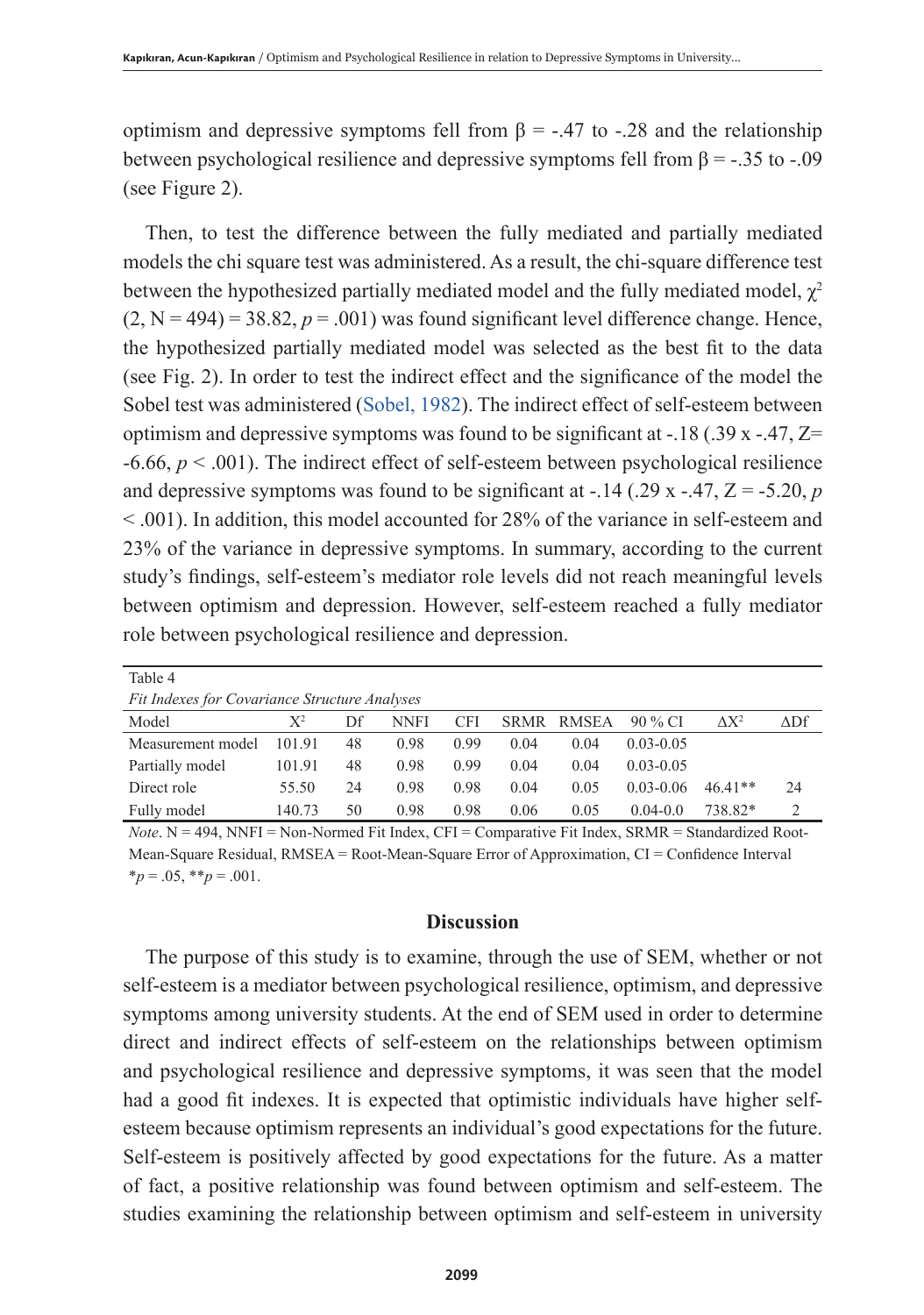students, who were included in this study, also determined a positive relationship (e.g. Bastianello, Pacico, & Hutz, 2014; Bosson, Brown, & Zeigler-Hill, 2003; Myers & Reynolds, 2000). Moreover, a negative relation between optimism and depression is expected. A negative directional relationship has been reported between optimism and depression in many studies (e.g. Devine et al., 2000; Hudson, Elek, & Campbell-Grossman, 2000; Neiss, Stevenson, Legrand, Iacono, & Sedikides 2009). That is to say, depressive symptoms may be seen more frequently in individuals who are not optimistic. According to these findings, the first hypothesis of the current study is supported. The second hypothesis of the current study was that there will be a positive relationship between resilience and self-esteem and negative relationship between psychological resilience and depression. The analysis results showed that there is a meaningful positive relationship between psychological resilience and selfesteem and negative relationship between psychological resilience and depression. Thus, the second hypothesis of the study was also supported.

The result also supported the previous studies (Benetti  $&$  Kambouropoulas, 2006; Bonanno, 2004; Dumont & Provost, 1999; Karaırmak, 2007; Kaya, 2007). Psychologically resilience is negatively directed predictor on depressive symptoms. Psychologically resilient individuals can more easily cope with depressive symptoms (Hjemdal et al., 2007; Judd et al., 2003; Pietrzak, Johnson, Goldstein, Malley, & Southwick, 2009). Accordingly, psychologically resilient individuals experience less depressive symptoms.

As expected, a negative relationship was noted between self-esteem and depressive symptoms. This relationship supported the findings of multiple studies within the literature (e.g. Eskin, Ertekin, Harlak, & Dereboy, 2008; Johnson, 2010; Martyn-Nemeth, Penckofer, Gulanick, Velsor-Friedrich, & Bryant, 2009). The third hypothesis of the current study was supported as well.

However, potentially the most important finding of the present study is to estimate the level to which self-esteem mediates optimism and depressive symptoms. While the direct relationship between optimism with depressive symptoms was found to be at a medium level, this effect was reduced when self-esteem was added to the model. Although the inclusion of self-esteem within the model appeared to weaken the relationship between optimism and depressive symptoms, the relationship was still significant. In other words, self-esteem does not have a mediator role between optimism and depression. The role of self-esteem on decreasing the predictor force of optimism on depression was low. This finding does not elicit that self-esteem is a low level predictor of depression. Hence, one of the most important reasons selfesteem does not have a mediator role between optimism and depression is because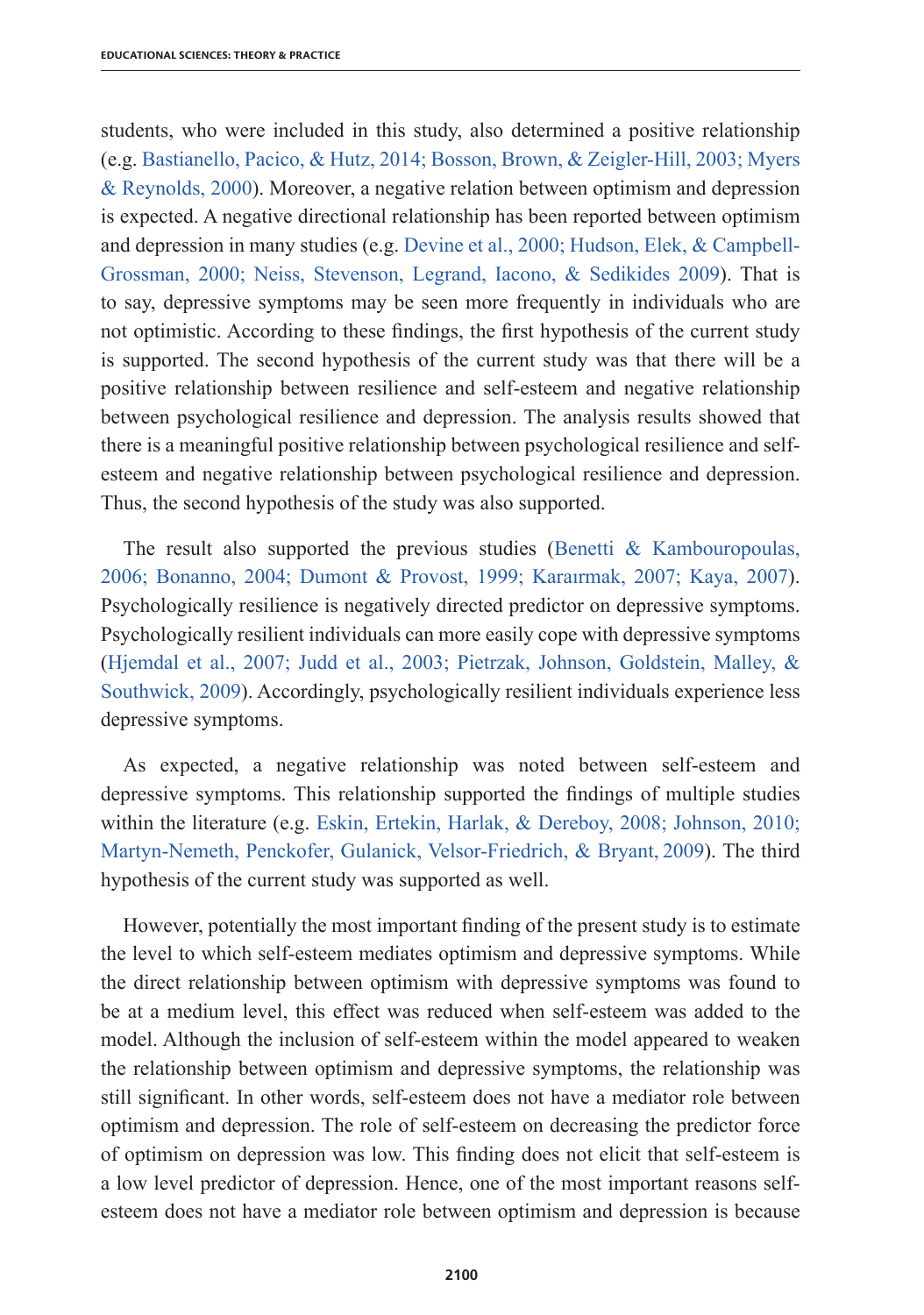both variables have strong predictor forces on depression. In a study by Fontaine and Jones (1997) studies examining the relationship between optimism and self-esteem with depressive symptoms, found a moderate level negative relationship between both optimism and depression and self-esteem and depression. In a study by Brissette, Scheier, and Carver (2002), optimistic individuals were found to experience low levels of depression.

The relationship between psychological resilience and depressive symptoms was also examined to determine the potential mediator role of self-esteem. Considering the direct relationship between psychological resilience and depressive symptoms, a moderate significant relationship was determined between psychological resilience and depressive symptoms. Then, when self-esteem was included in the relationship, it was seen that the relationship was not at a significant level. In other words, selfesteem is a full mediator between psychological resilience and depressive symptoms. In a study done by Eraslan (2014), it was found that self-esteem had a fully mediated role on the relationship between psychological resilience and depression. On the other hand, various studies have investigated the mediator role of self-esteem on the relation between depression and different variables. For example, in a study by Roberts, Gotlib, and Kassel (1996) adult attachment security and depression were found to be had a mediating role on low self-esteem. In another study, self-esteem was found to partially mediate the relationship between negative events and depression (Auerbach, Abela, Ho, McWhinnie, & Czajkowska, 2010). Karaırmak (2007) found that self-esteem has an indirect effect on psychological trait resilience of earthquake survivors.

In conclusion, self-esteem was found to be a full mediator between psychological resilience and depressive symptoms. Self-esteem is seen as the stronger variable in this relationship. Accordingly, self-esteem makes a greater contribution to the relationship between psychological resilience and depressive symptoms. However, self-esteem does not have a mediator role between optimism and depression.

## **Limitations and Conclusions**

This study has certain limitations. The first limitation is that, as it is based on data collected from a certain age group, the findings pertaining to the relationships between the variables cannot be generalized. The second limitation is that, as data were obtained from Turkish university students, the findings cannot be generalized for all university students. Therefore, the present study should be repeated to examine different cultures and different university students. Studies covering different ages and periods should be conducted in order to generalize these findings for different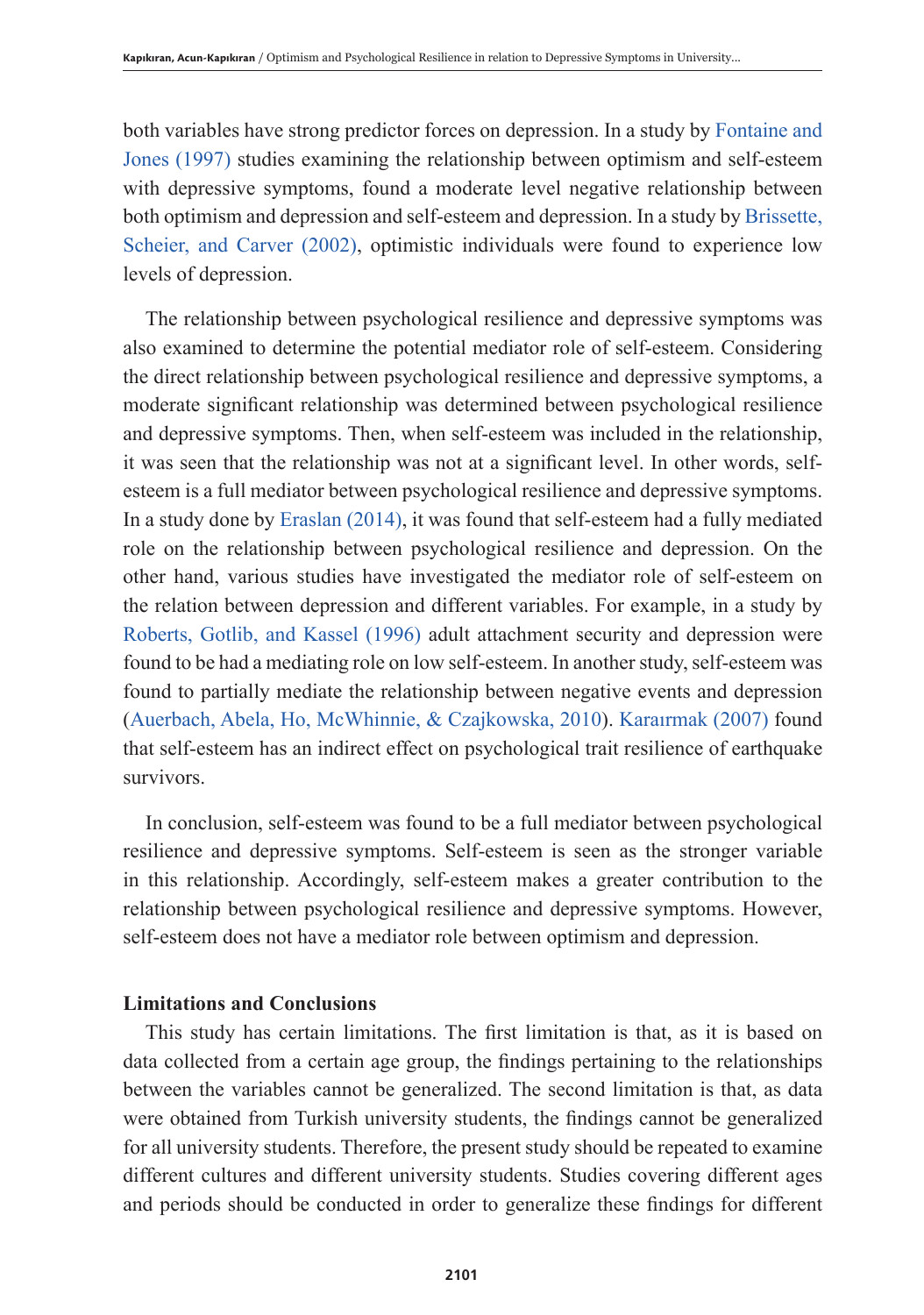ages and periods. Additionally, a contribution can be made to the establishment of cause and effect relationships by conducting longitudinal studies with the variables employed in this study.

Despite these limitations, this study makes certain valuable contributions. First, the finding that an inverse relationship between optimism and depressive symptoms, which had been examined among students of different universities in different countries, was also found among university students, can contribute to the generalization of these variables. In addition, a similar relationship emerged between psychological resilience and depressive symptoms. Most importantly, it was found that self-esteem is a mediator variable between resilience and depressive symptoms. This study showed that self-esteem was a full mediator between resilience and depressive symptoms, while it was not a mediator between optimism and depressive symptoms. In other words, self-esteem has a strong indirect role between resilience and depression. According to this finding, even if an individual's psychological resilience is few studies toward increasing the individual's self-esteem will be important in the following years. There is a strong relation between resilience and self-esteem (Eraslan, 2014; Lee & Williams, 2013; Sarıkaya, 2015; Sart, Börkan, Erkman, & Serbest, 2016). Hence, the increase in self-esteem will increase the resilience of an individual. These findings emphasize the importance of psycho-educational programs being prepared toward increasing self-esteem specifically for every age and period. Moreover, the findings also indicate the need of providing psychological counseling services in order to decrease the effects of depression and increase selfesteem. Depending on the level of depression symptoms different interventions may be needed. Consequently, speaking within the context of the findings, while clinical treatment is needed for students with intense depression psycho-education can be provided to individuals with lower depression. When these education programs are repeated within certain intervals the effect may be more lasting. Şahan-Yılmaz and Duy, (2013), identified that the application of the psycho-educational program toward changing irrational beliefs in female college students increased the self-esteem of the students.

On the other hand, a relative feature such as optimism that is acquired in early ages has a strong role on depression. However, self-esteem does not have a strong role on the relation between optimism and depression. In other words, reaching an optimistic attitude occurs significantly independent from self-esteem in an individual. Furthermore, when pessimism is thought as an irrational way of thinking, it is necessary for school counselors to prepare psycho-educational programs aiming to increase learned optimism and decrease irrational beliefs in children and adolescents (Ulusoy & Duy, 2013). When it is considered that part of optimism is learned the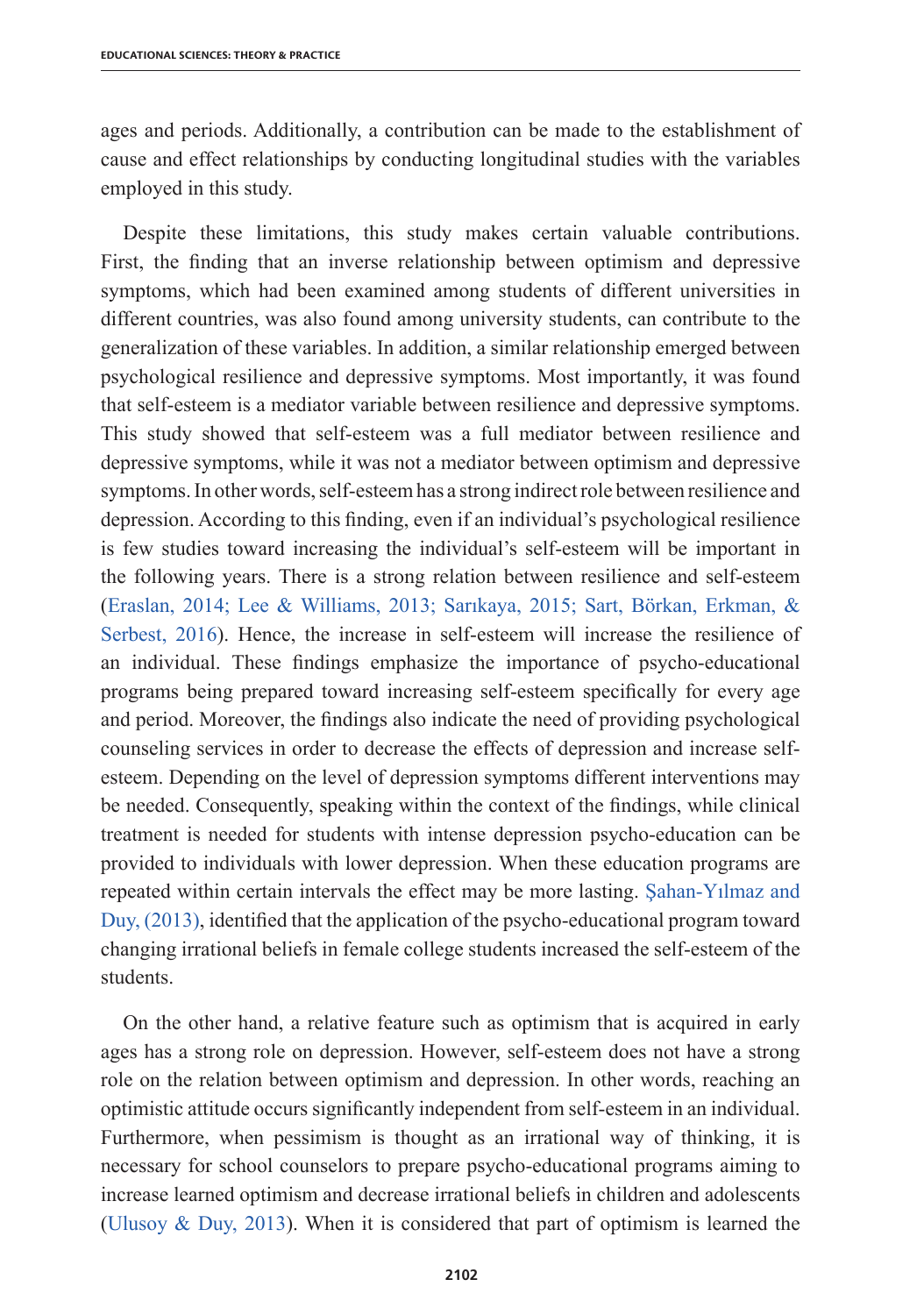need arises to intervene in earlier years. Another finding of the current study revealed that optimism is a variable that predicts depressive symptoms on average level. Therefore, the high levels of optimism and self-esteem may decrease the symptoms of depression (Chung, Bakas, Plue, & Williams, 2013; Parmaksız & Avşaroğlu, 2012). However, offering psycho-educational programs toward increasing self-esteem, resilience and optimism and counseling services to college students may decrease the depressive symptoms of individuals. According to all these results, it is evident that in order to prevent depression optimism and psychological resilience, self-esteem should be increased. Therefore, psychologists, and psychological counselors should guide parents to develop optimism and psychological resilience, self-esteem in their children's early years.

#### **References**

- Acun-Kapikiran, N. (2011). Focus on positive and negative information as the mediator of the relationship between empathy tendency guilty and psychological well-being in university students. *Educational Sciences: Theory and Practice*, *11*, 1141–1147.
- Acun-Kapıkıran, N., Körükçü, Ö., & Kapıkıran, Ş. (2014). Erken ergenlikte anne-baba tutumlarının yaşam doyumu ve depresyonla ilişkisi: Benlik saygısının aracılık rolü [The relation of parental attitudes to life satisfaction and depression in early adolescents: The mediating role of self-esteem]. *Educational Sciences: Theory & Practice, 14*, 1237–1252.
- Adams, K. B., Sanders, S., & Auth, E. A. (2004). Loneliness and depression in independent living retirement communities: Risk and resilience factors. *Aging & Mental Health*, *8*(6), 475–485.
- Ames, M. E., Rawana, J. S., Gentile, P., & Morgan, A. S. (2015). The protective role of optimism and self-esteem on depressive symptom pathways among Canadian Aboriginal youth. *Journal of Youth and Adolescence*, *44*(1), 142–154. http://dx.doi.org/10.1007/ s10964-013-0016-4
- Anderson, J. C., & Gerbing, D. W. (1988). Structural equation modeling in practice: A review and recommended two-step approach. *Psychological Bulletin, 103*(3), 411–423. http:// dx.doi.org/10.1037/0033-2909.103.3.411
- Aroian, K. J., & Norris, A. E. (2000). Resilience, stress, and depression among Russian immigrants to Israel. *Western Journal of Nursing Research*, *22*(1), 54–67. http://dx.doi. org/10.1177/01939450022044269
- Auerbach, R. P., Abela, J. R., Ho, M. H. R., McWhinnie, C. M., & Czajkowska, Z. (2010). A prospective examination of depressive symptomology: Understanding the relationship between negative events, self-esteem, and neuroticism. *Journal of Social and Clinical Psychology*, *29*(4), 438–461.
- Aydın, G., & Tezer, E. (1991). İyimserlik, sağlık sorunları ve akademik başarı ilişkisi [The relationship between optimism, physical symptoms, and academic achievement]. *Turkish Journal of Psychology, 7*(26), 2–9.
- Bailey, T. C., Eng, W., Frisch, M. B., & Snyder, C. R. (2007). Hope and optimism as related to life satisfaction. *The Journal of Positive Psychology*, *2*(3), 168–175. http://dx.doi. org/10.1080/17439760701409546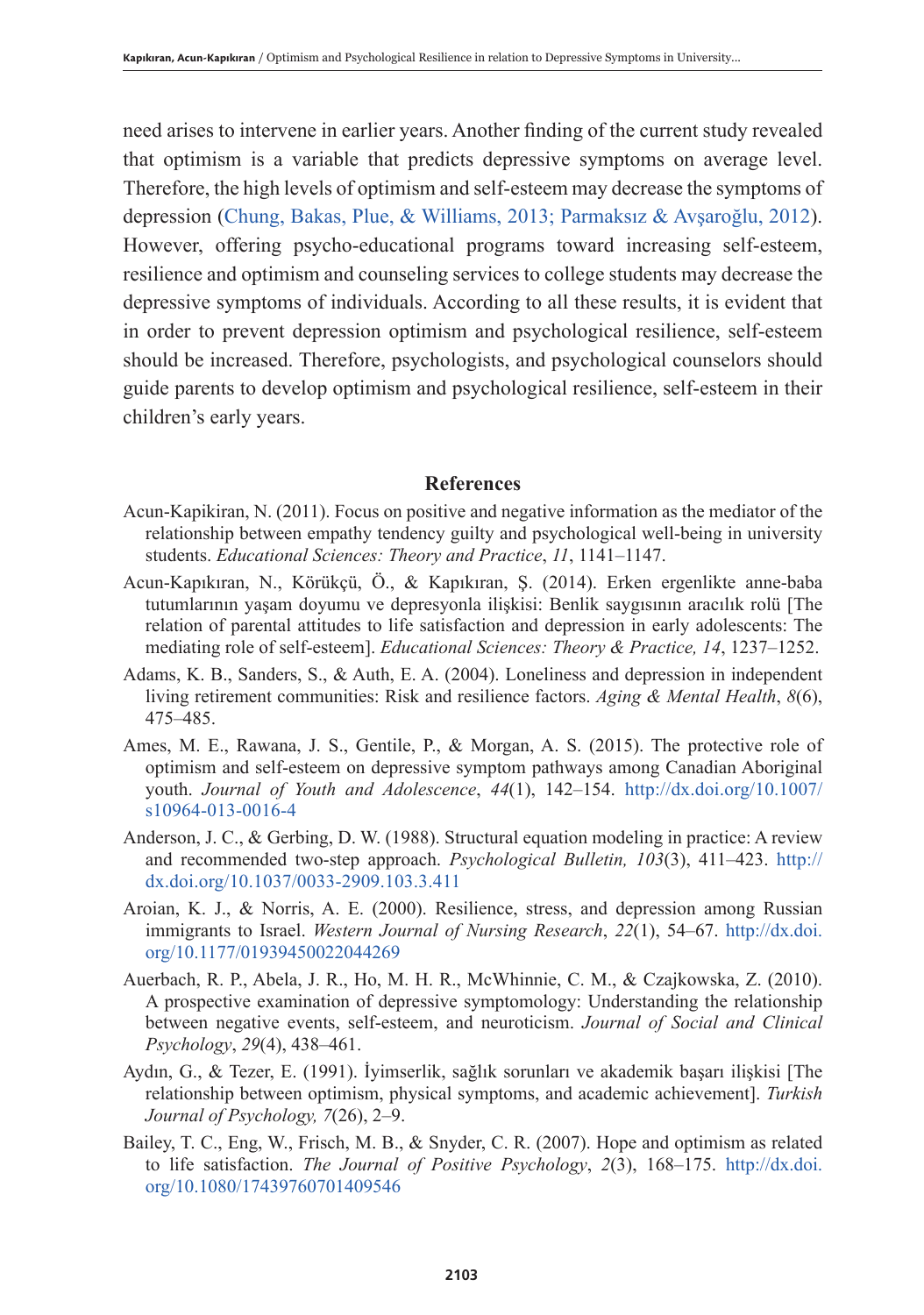- Bastianello, M. R., Pacico, J. C., & Hutz, C. S. (2014). Optimism, self-esteem and personality: Adaptation and validation of the Brazilian version of the revised Life Orientation Test (LOT-R). *Psico-USF*, *19*(3), 523–531. http://dx.doi.org/10.1590/1413-827120140190030
- Beck, R., Taylor, C., & Robbins, M. (2003). Missing home: Sociotropy and autonomy and their relationship to psychological distress and homesickness in college freshmen. *Anxiety, Stress, and Coping*, *16*(2), 155–166.
- Benetti, C., & Kambouropoulos, N. (2006). Affect-regulated indirect effects of trait anxiety and trait resilience on self-esteem. *Personality and Individual Differences*, *41*(2), 341–352. http://dx.doi.org/10.1016/j.paid.2006.01.015
- Block, J., & Kremen, A. M. (1996). IQ and ego-resiliency: Conceptual and empirical connections and separateness. *Journal of Personality and Social Psychology*, *70*(2), 349–361. http://dx.doi.org/10.1037/0022-3514.70.2.349
- Block, J., & Robins, R. W. (1993). A longitudinal study of consistency and change in self–esteem from early adolescence to early adulthood. *Child Development*, *64*(3), 909–923. http:// dx.doi.org/10.1111/j.1467-8624.1993.tb02951.x
- Bonanno, G. A. (2004). Loss, trauma, and human resilience: Have we underestimated the human capacity to thrive after extremely aversive events? *American Psychologist*, *59*(1), 20–28. http://dx.doi.org/10.1037/0003-066X.59.1.20
- Bosson, J. K., Brown, R. P., Zeigler-Hill, V., & Swann, W. B. (2003). Self-enhancement tendencies among people with high explicit self-esteem: The moderating role of implicit self-esteem. *Self and Identity*, *2*(3), 169–187. http://dx.doi.org/10.1080/15298860309029
- Brissette, I., Scheier, M. F., & Carver, C. S. (2002). The role of optimism in social network development, coping, and psychological adjustment during a life transition. *Journal of Personality and Social Psychology*, *82*(1), 102–111. http://dx.doi.org/10.1037/0022- 3514.82.1.102
- Bryan, A., Aikena, L., & West, S. G. (2004). HIV/STD risk among incarcerated adolescents: Optimism about the future and self-esteem as predictors of condom use self-efficacy. *Journal of Applied Social Psychology, 34,* 912–936. http://dx.doi.org/10.1111/j.1559-1816.2004. tb02577.x
- Chang, E. C. (1998). Dispositional optimism and primary and secondary appraisal of stressor: Controlling for confounding influences and relations to coping and psychological and physical adjustment. *Journal of Personality and Social Psychology, 74*(4), 1109–1120. http://dx.doi.org/10.1037/0022-3514.74.4.1109
- Chang, E. C., & D'Zurilla, T. J. (1996). Relations between problem orientation and optimism, pessimism, and trait affectivity: A construct validation study. *Behaviour Research and Therapy*, *34*(2), 185–194. http://dx.doi.org/10.1016/0005-7967(95)00046-1
- Cheng, H., & Furnham A. (2003). Personality, self-esteem, and demographic predictions of happiness and depression. *Personality and Individual Differences*, *34*(6), 921–942. http:// dx.doi.org/10.1016/S0191-8869(02)00078-8
- Christopher, M. S., & Gilbert, B. D. (2010). Incremental validity of components of mindfulness in the prediction of satisfaction with life and depression. *Current Psychology*, *29*(1), 10–23. http://dx.doi.org/10.1007/s12144-009-9067-9
- Cohen, L., de Moor, C., & Amato, R. J. (2001). Optimism and depressive symptomatology in patients enrolled in a phase- I cancer clinical trial. *Cancer*, *91*(10), 1949–1955. http:// dx.doi.org/10.1002/1097-0142(20010515)91:10<1949::AID-CNCR1218>3.0.CO;2-A
- Cohn, M. A., Fredrickson, B. L., Brown, S. L., Mikels, J. A., & Conway, A. M. (2009). Happiness unpacked: Positive emotions increase life satisfaction by building resilience. *Emotion*, *9*(3), 361–368. http://dx.doi.org/10.1037/a0015952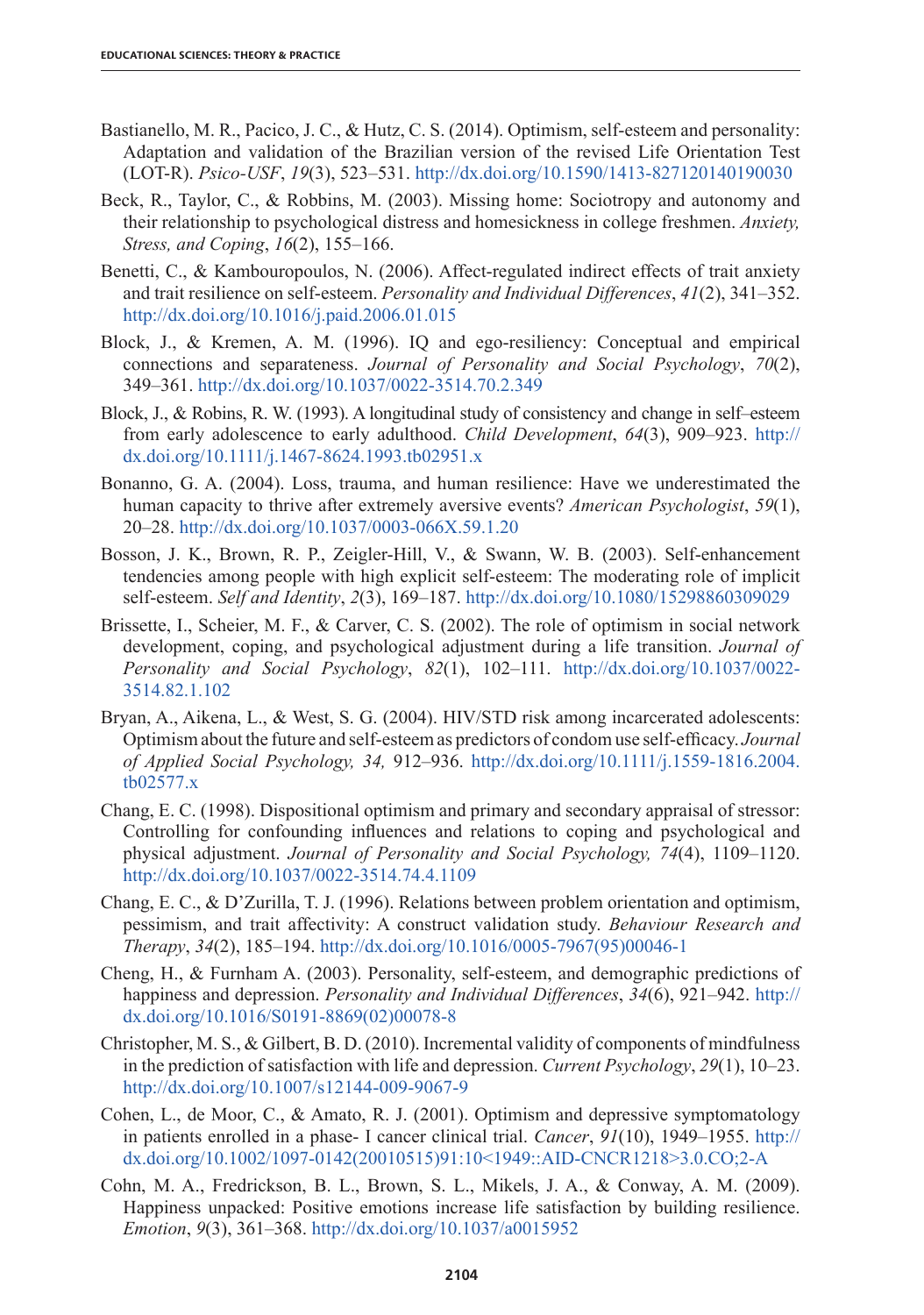- Cuhadaroglu, F. (1986). *Self-esteem in adolescents* (Doctoral dissertation*,* Hacettepe University, Ankara, Turkey). Retrieved from https://tez.yok.gov.tr/UlusalTezMerkezi/
- Devine, D., Forehand, R., Morse, E. Simon, P. Clark, L., & Kernis, M. (2000). HIV infection in inner-city African American women: The role of optimism in predicting depressive symptomatology. *International Journal of Rehabilitation and Health, 5*(3), 141–156. http://dx.doi.org/10.1023/A:1012910320397
- Dumont, M., & Provost, M. A. (1999). Resilience in adolescents: Protective role of social support, coping strategies, self-esteem, and social activities on experience of stress and depression. *Journal of Youth and Adolescence, 28*(3), 343–363. http://dx.doi. org/10.1023/A:1021637011732
- Eisenberg, D., Gollust, S. E., Golberstein, E., & Hefner, J. L. (2007). Prevalence and correlates of depression, anxiety, and suicidality among university students. *American Journal of Orthopsychiatry*, *77*(4), 534–542. http://dx.doi.org/10.1037/0002-9432.77.4.534
- Eraslan, Ö. (2014). *Üniversite öğrencilerinde psikolojik sağlamlık ile depresif belirtiler ve yaşam memnuniyeti arasındaki ilişkilerde benlik saygısı, pozitif dünya görüşü ve umudun aracılık rolünün sınanması* [The investigation of the mediator role of positive views of self, world and future on the relationship of psychological resilience with depressive symptoms and life satisfaction in university students] (Master's thesis, Hacettepe University, Ankara, Turkey). Retrieved from https://tez.yok.gov.tr/UlusalTezMerkezi/
- Eryilmaz, A., & Atak, H. (2011). Investigation of starting romantic intimacy in emerging adulthood in terms of self-esteem, gender and gender roles. *Educational Sciences: Theory and Practice*, *11*, 595–600.
- Eskin, M., Ertekin, K., Harlak, H., & Dereboy, Ç. (2008). Prevalence of and factors related to depression in high school students. *Turkish Journal of Psychiatry*, *19*(4), 382–389.
- Felten, B. S. (2000). Resilience in a multicultural sample of community-dwelling women older than age 85. *Clinical Nursing Research*, *9*(2), 102–123. http://dx.doi.org/10.1037/0002- 9432.77.4.534
- Felten, B. S., & Hall, J. M. (2001). Conceptualizing resilience in women older than 85: Overcoming adversity from illness or loss. *Journal of Gerontological Nursing*, *27*(11), 46–53. http://dx.doi.org/10.3928/0098-9134-20011101-11
- Fontaine, K. R., & Jones, L. C. (1997). Self–esteem, optimism, and postpartum depression. *Journal of Clinical Psychology*, *53*(1), 59–63. http://dx.doi.org/10.1002/(SICI)1097- 4679(199701)53:1<59::AID-JCLP8>3.0.CO;2-Q
- Frazier, P. A., Tix, A. P., & Barron, K. E. (2004). Testing moderator and mediator effects in counseling psychology research. *Journal of Counseling Psychology*, *51*(1), 115–134. http://dx.doi.org/10.1037/0022-0167.51.1.115
- Fuhrer, M. J., Rintala, D. H., Hart, K. A., Clearman, R., & Young, M. E. (1992). Relationship of life satisfaction to impairment, disability, and handicap among persons with spinal cord injury living in the community. *Achieves Physical Medical Rehabilitation*, *73*(6), 552–557.
- Gilligan, R. (2001). *Promoting resilience: A resource guide on working with children in the care system*. London, UK: British Agencies for Adoption and Fostering.
- Giltay, E. J., Zitman, F. G., & Kromhout, D. (2006). Dispositional optimism and the risk of depressive symptoms during 15 years of follow-up: The Zutphen Elderly Study. *Journal of Affective Disorders*, *91*(1), 45–52. http://dx.doi.org/10.1016/j.jad.2005.12.027
- Hau, K. T., & Marsh, H. W. (2004). The use of item parcels in structural equation modelling: Non–normal data and small sample sizes. *British Journal of Mathematical and Statistical Psychology*, *57*(2), 327–351. http://dx.doi.org/10.1111/j.2044-8317.2004.tb00142.x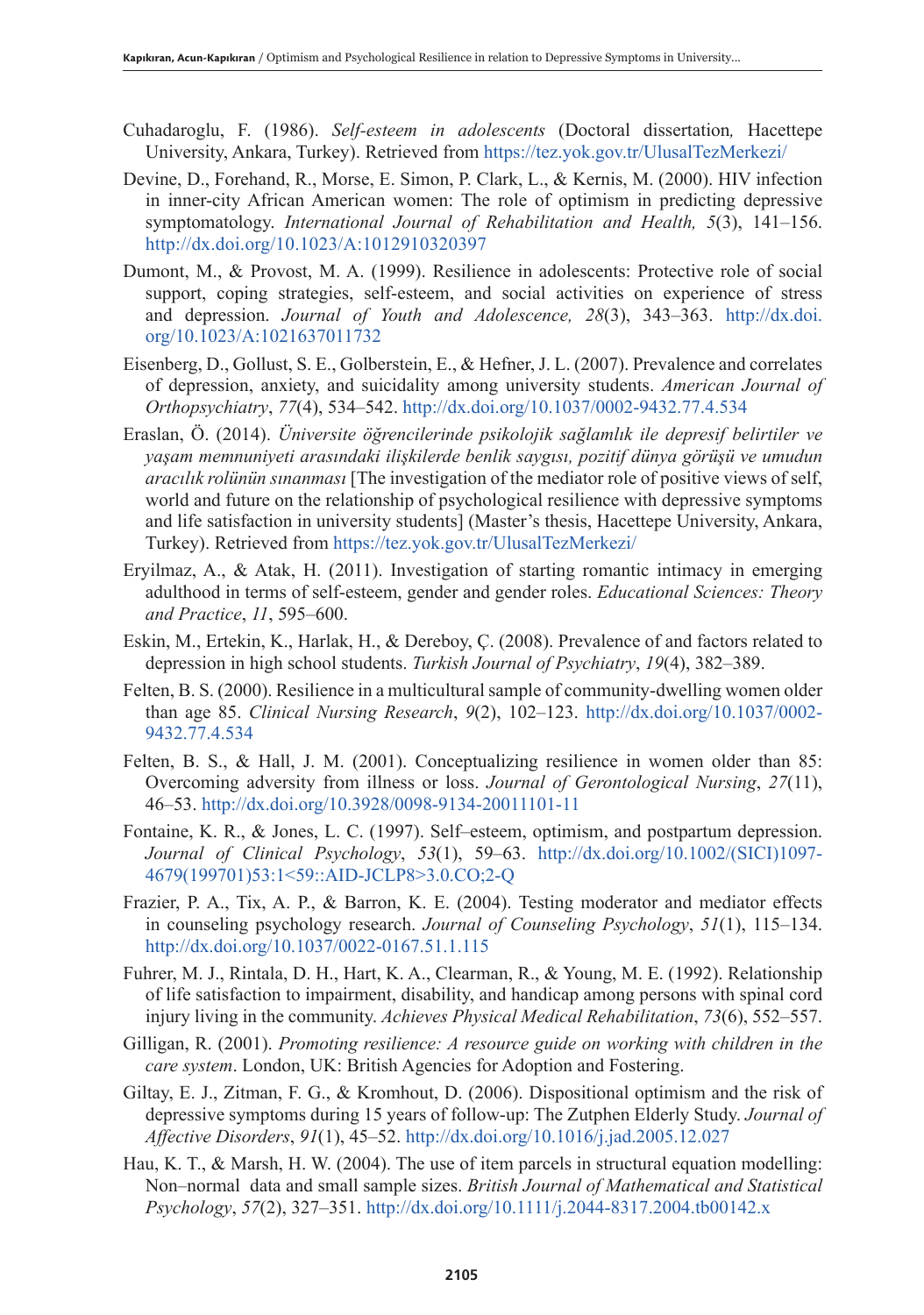- He, F., Cao, R., Feng, Z., Guan, H., & Peng, J. (2013). The impacts of dispositional optimism and psychological resilience on the subjective well-being of burn patients: A structural equation modelling analysis. *PloS One*, *8*(12), 1–5. http://dx.doi.org/10.1371/journal. pone.0082939
- Heinonen, K., Räikkönen, K., & Keltikangas-Järvinen, L. (2005). Self-esteem in early and late adolescence predicts dispositional optimism–pessimism in adulthood: A 21-year longitudinal study. *Personality and Individual Differences*, *39*(3), 511–521. http://dx.doi. org/10.1016/j.paid.2005.01.026
- Hjemdal, O., Aune, T., Reinfjell, T., Stiles, T. C., & Friborg, O. (2007). Resilience as a predictor of depressive symptoms: A correlational study with young adolescents. *Clinical Child Psychology and Psychiatry*, *12*(1), 91–104. http://dx.doi.org/10.1177/1359104507071062
- Holmbeck, G. N. (1997). Toward terminological, conceptual, and statistical clarity in the study of mediators and moderators: Examples from the child-clinical and pediatric psychology literatures. *Journal of Consulting and Clinical Psychology*, *65*(4), 699–710.
- Howard, S., & Johnson, B. (2000). What makes the difference? Children and teachers talk about resilient outcomes for children at risk. *Educational Studies*, *26*(3), 321–337. http:// dx.doi.org/10.1080/030556900 50137 132
- Hu, L. T., & Bentler, P. M. (1999). Cutoff criteria for fit indexes in covariance structure analysis: Conventional criteria versus new alternatives. *Structural Equation Modeling: A Multidisciplinary Journal*, *6*(1), 1–55. http://dx.doi.org/10.1080/10705519909540118
- Hudson, D. B., Elek, S. M., & Campbell-Grossman, C. (2000). Depression, self-esteem, loneliness, and social support among adolescent mothers participating in the new parents project. *Adolescence, 35*, 445–453.
- Johnson, M. (2010). Depressive styles, self-esteem structure, and health: A dynamic approach to differential vulnerability in self-criticism and dependency. *Individual Differences Research*, *8*(1), 45–66.
- Jöreskog, K. G., & Sörbom, D. (2004). *LISREL (Version 8.71)*. Chicago, IL: Scientific Software International.
- Judd, F., Cockram, A., Davis, J., Fahey, A., Hodgins, G., Jackson, H., & Scopelliti, J. (2003). First year of practice visits for the rural depression anxiety research and treatment general practice program. *Australian Journal of Rural Health*, *11*(4), 175–180. http://dx.doi. org/10.1046/j.1440-1584.2003.00509.x
- Kamkar, K., Doyle, A. B., & Markiewicz, D. (2012). Insecure attachment to parents and depressive symptoms in early adolescence: Mediating roles of attributions and selfesteem. *International Journal of Psychological Studies*, *4*(2), 3–18.
- Kapikiran, S. (2012). Achievement goal orientations and self handicapping as mediator and moderator of the relationship between intrinsic achievement motivation and negative automatic thoughts in adolescence students. *Educational Sciences: Theory and Practice*, *12*, 705–711.
- Kapıkıran, Ş. (2013). Loneliness and life satisfaction in Turkish early adolescents: The mediating role of self-esteem and social support. *Social Indicators Research*, *111*(2), 617–632.
- Karaırmak, Ö., & Çetinkaya, R. S. (2011). Benlik saygısının ve denetim odağının psikolojik sağlamlık üzerine etkisi: Duyguların aracı rolü [The effect of self-esteem and locus of control on resilience]. *Türk Psikolojik Danışma ve Rehberlik Dergisi*, *4*(35), 30–41.
- Karaırmak, Ö. (2007). *Investigation of personal qualities contributing to psychological resilience among disaster survivors: A model testing study* (Doctoral dissertation, Middle East Technical University, Ankara, Turkey). Retrieved from https://tez.yok.gov.tr/ UlusalTezMerkezi/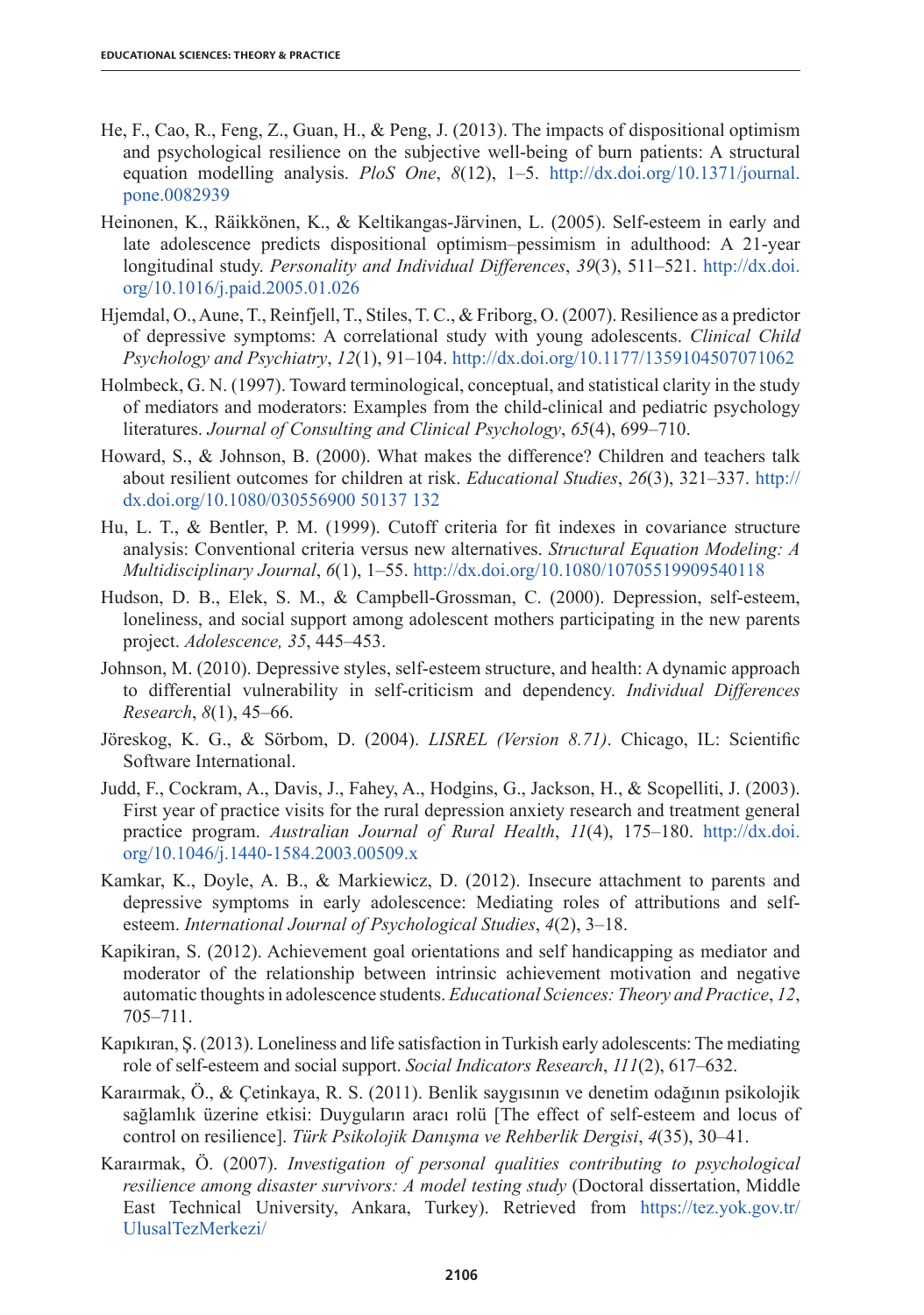- Kaya, N. G. (2007). *The role of self-esteem, hope and external factors in predicting resilience among regional boarding elementary school students* (Doctoral dissertation, Middle East Technical University, Ankara, Turkey). Retrieved from https://tez.yok.gov.tr/ UlusalTezMerkezi/
- Koronczai, B., Kökönyei, G., Urbán, R., Kun, B., Pápay, O., Nagygyörgy, K., ... & Demetrovics, Z. (2013). The mediating effect of self-esteem, depression and anxiety between satisfaction with body appearance and problematic internet use. *The American Journal of Drug and Alcohol Abuse*, *39*(4), 259–265. http://dx.doi.org/10.3109/ 00952990. 2013.803111
- Koruklu, N. (2015). Personality and social problem-solving: The mediating role of selfesteem. *Educational Sciences: Theory & Practice, 15*, 481–487.
- Lai, J. C., Evans, P. D., Ng, S. H., Chong, A. M., Siu, O. T., Chan, C. L., … & Chan, C. C. (2005). Optimism, positive affectivity, and salivary cortisol. *British Journal of Health Psychology*, *10*(4), 467–484. http://dx.doi.org/10.1348/135910705X26083
- LaMontagne, L. L., Hepworth, J. T., Salisbury, M. H., & Riley, L. P. (2003). Optimism, anxiety, and coping in parents of children hospitalized for spinal surgery. *Applied Nursing Research*, *16*(4), 228–235. http://dx.doi.org/10.1016/S0897-1897(03)00052-1
- Lee, V, Cohen, S. R., Edgar, L., Laizner, A. M., & Gagnon, A. J. (2006). Meaning-making intervention during breast or colorectal cancer treatment improves self-esteem, optimism, and self-efficacy. *Social Science Medical*, *62*(12), 3133–3145. http://dx.doi.org/10.1016/j. socscimed.2005.11.041
- Lee, A., & Hankin, B. L. (2009). Insecure attachment, dysfunctional attitudes, and low selfesteem predicting prospective symptoms of depression and anxiety during adolescence. *Journal of Clinical Child & Adolescent Psychology*, *38*(2), 219–231. http://dx.doi. org/10.1080/15374410802698396
- Lee, H., & Williams, R. A. (2013). Effects of parental alcoholism, sense of belonging, and resilience on depressive symptoms: A path model. *Substance Use & Misuse*, *48*(3), 265–273. http://dx.doi.org/10.3109/ 10826084. 2012.754899.
- Leung, B. W. C., Moneta, G. B., & McBride-Chang, C. (2005). Think positively and feel positively: Optimism and life satisfaction in late life. *The International Journal of Aging and Human Development*, *61*(4), 335–365. http://dx.doi.org/10.2190/FQTB-EBAJ-H9WP-LMYA
- Luthar, S. S., Cicchetti, D., & Becker, B. (2000). The construct of resilience: A critical evaluation and guidelines for future work. *Child Development*, *71*(3), 543–562. http:// dx.doi.org/10.1111/1467-8624.00164
- Beck, R., Taylor, C., & Robbins, M. (2003). Missing home: Sociotropy and autonomy and their relationship to psychological distress and homesickness in college freshmen. *Anxiety, Stress, and Coping*, *16*(2), 155–166. http://dx.doi.org/10.1007/s11205-005-0213-y
- Makikangas, A., Kinnunen, U., & Feldt, T. (2004). Self-esteem, dispositional optimism, and health: Evidence from cross-lagged data on employees. *Journal of Research in Personality, 38*(6), 556–575. http://dx.doi.org/10.1016/j.jrp.2004.02.001
- Marciano, P. L., & Kazdin, A. N. (1994). Self-esteem, depression, hopelessness, and suicidal intent among psychiatrically disturbed in patient children. *Journal of Clinical Child & Adolescent Psychology*, 23(2), 151–160.
- Martin, A. (2002). Motivation and academic resilience: Developing a model for student enhancement. *Australian Journal of Education*, *46*(1), 34–49. http://dx.doi. org/10.1177/000494410204600104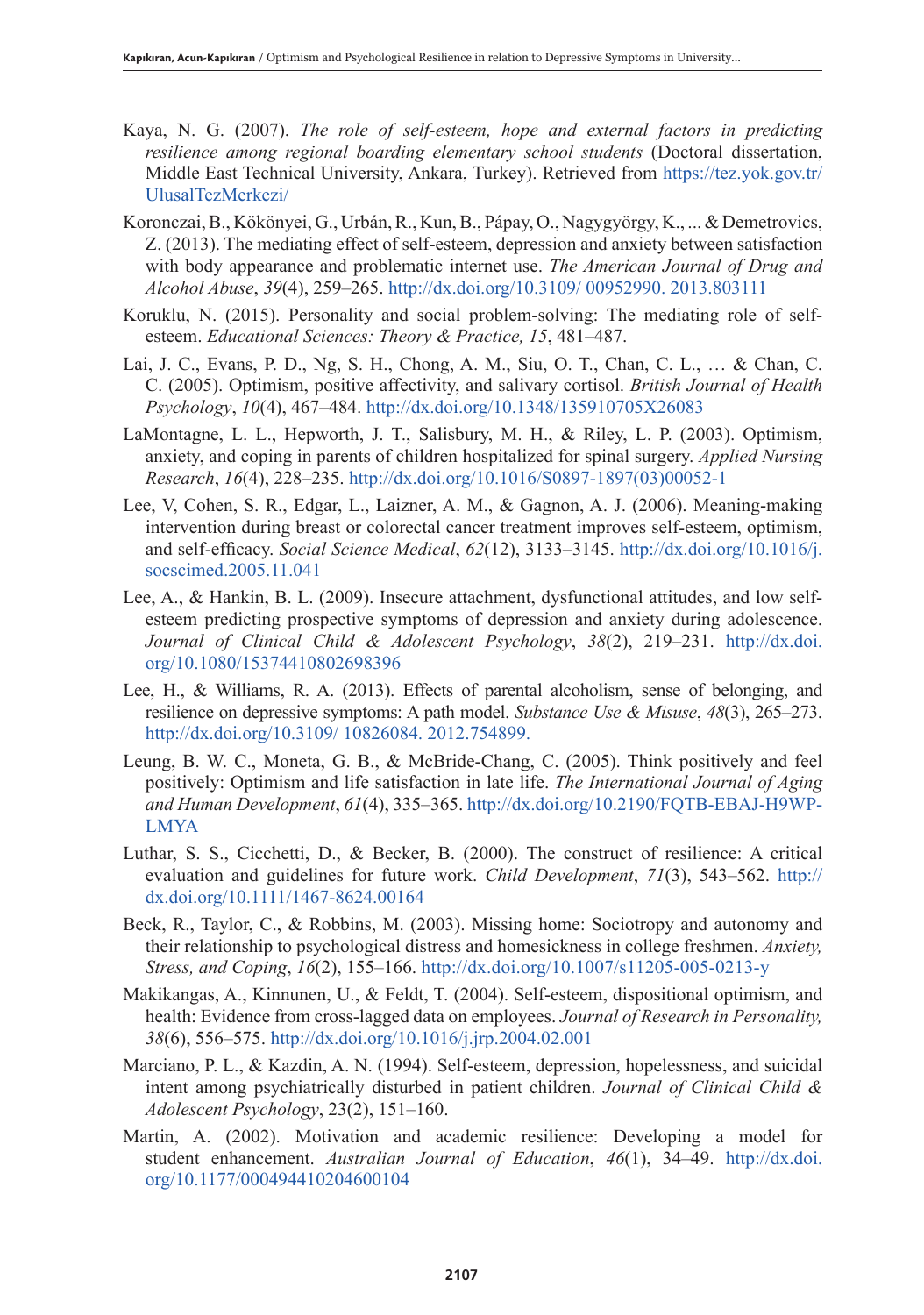- Martyn-Nemeth, P., Penckofer, S., Gulanick, M., Velsor-Friedrich, B., & Bryant, F. B. (2009). The relationships among self-esteem, stress, coping, eating behavior, and depressive mood in adolescents. *Research in Nursing & Health*, *32*(1), 96–109. http://dx.doi.org/10.1002/ nur.20304
- Milevsky, A., Schlechter, M., Netter, S., & Keehn, D. (2007). Maternal and paternal parenting styles in adolescents: Associations with self-esteem, depression and life-satisfaction. *Journal of Child and Family Studies*, *16*(1), 39–47. http://dx.doi.org/10.1007/s10826-006-9066-5
- Myers, L., & Reynolds, D. (2000). How optimistic are repressors? The relationship between repressive coping, controllability, self-esteem and comparative optimism for health related events. *Psychology and Health*, *15*(5), 677–687. http://dx.doi. org/10.1080/08870440008405479
- Neiss, M. B., Stevenson, J., Legrand, L. N., Iacono, W. G., & Sedikides, C. (2009). Selfesteem, negative emotionality, and depression as a common temperamental core: A study of mid-adolescent twin girls. *Journal of Personality,* 77(2), 327–346. http://dx.doi. org/10.1111/j.1467-6494.2008.00549.x
- Nolen-Hoeksema, S. (2000). The role of rumination in depressive disorders and mixed anxiety/depressive symptoms. *Journal of Abnormal Psychology*, *109*(3), 504–511. http:// dx.doi.org/10.1037/0021-843X.109.3.504
- Ong, A. D., Bergeman, C. S., Bisconti, T. L., & Wallace, K. A. (2006). Psychological resilience, positive emotions, and successful adaptation to stress in later life. *Journal of Personality and Social Psychology*, *91*(4), 730–749.
- Parmaksız, İ., & Avşaroğlu, S. (2012). Examining the teacher candidates' levels of optimism and styles of coping with stress according to their self-esteem levels. *Elementary Education Online*, *11*(2), 543–555.
- Patton, W., Bartrum, D. A., & Creed, P. A. (2004). Gender differences for optimism, selfesteem, expectations and goals in predicting career planning and exploration in adolescents. *International Journal for Educational and Vocational Guidance*, *4*(2-3), 193–209. http:// dx.doi.org/10.1007/s10775-005-1745-z
- Peterson, C., & Seligman, M. E. (1984). Causal explanations as a risk factor for depression: Theory and evidence. *Psychological Review*, *91*(3), 347–374. http://dx.doi. org/10.1037/0033-295X.91.3.347
- Pietrzak, R. H., Johnson, D. C., Goldstein, M. B., Malley, J. C., & Southwick, S. M. (2009). Psychological resilience and postdeployment social support protect against traumatic stress and depressive symptoms in soldiers returning from operations enduring freedom and Iraqi freedom. *Depression and Anxiety*, *26*(8), 745–751. http://dx.doi.org/10.1002/da.20558
- Puskar, K. R., Sereika, S. M., Lamb, J., Tusaie-Mumford, K., & McGuinness, T. (1999). Optimism and its relationship to depression, coping, anger, and life events in rural adolescents. *Issues in Mental Health Nursing*, *20*(2), 115–130. http://dx.doi.org/10.1080/016128499248709
- Robins, R. W., Trzesniewski, K. H., Tracy, J. L., Gosling, S. D., & Potter, J. (2002). Global self-esteem across the life span. *Psychology and Aging*, *17*(3), 423–434. http://dx.doi. org/10.1037/0882-7974.17.3.423
- Roy, A., Sarchiapone, M., & Carli, V. (2007). Low resilience in suicide attempters. *Archives of Suicide Research*, *11*(3), 265–269. http://dx.doi.org/10.1080/13811110701403916
- Russell, D. W., Kahn, J. H., Spoth, R., & Altmaier, E. M. (1998). Analyzing data from experimental studies: A latent variable structural equation modeling approach. *Journal of Counseling Psychology*, *45*(1), 18–29. http://dx.doi.org/10.1037/0022-0167.45.1.18
- Rutter, M. (1987). Psychosocial resilience and protective mechanisms. *American Journal of Orthopsychiatry*, *57*(3), 316–331. http://dx.doi.org/10.1111/j.1939-0025.1987.tb03541.x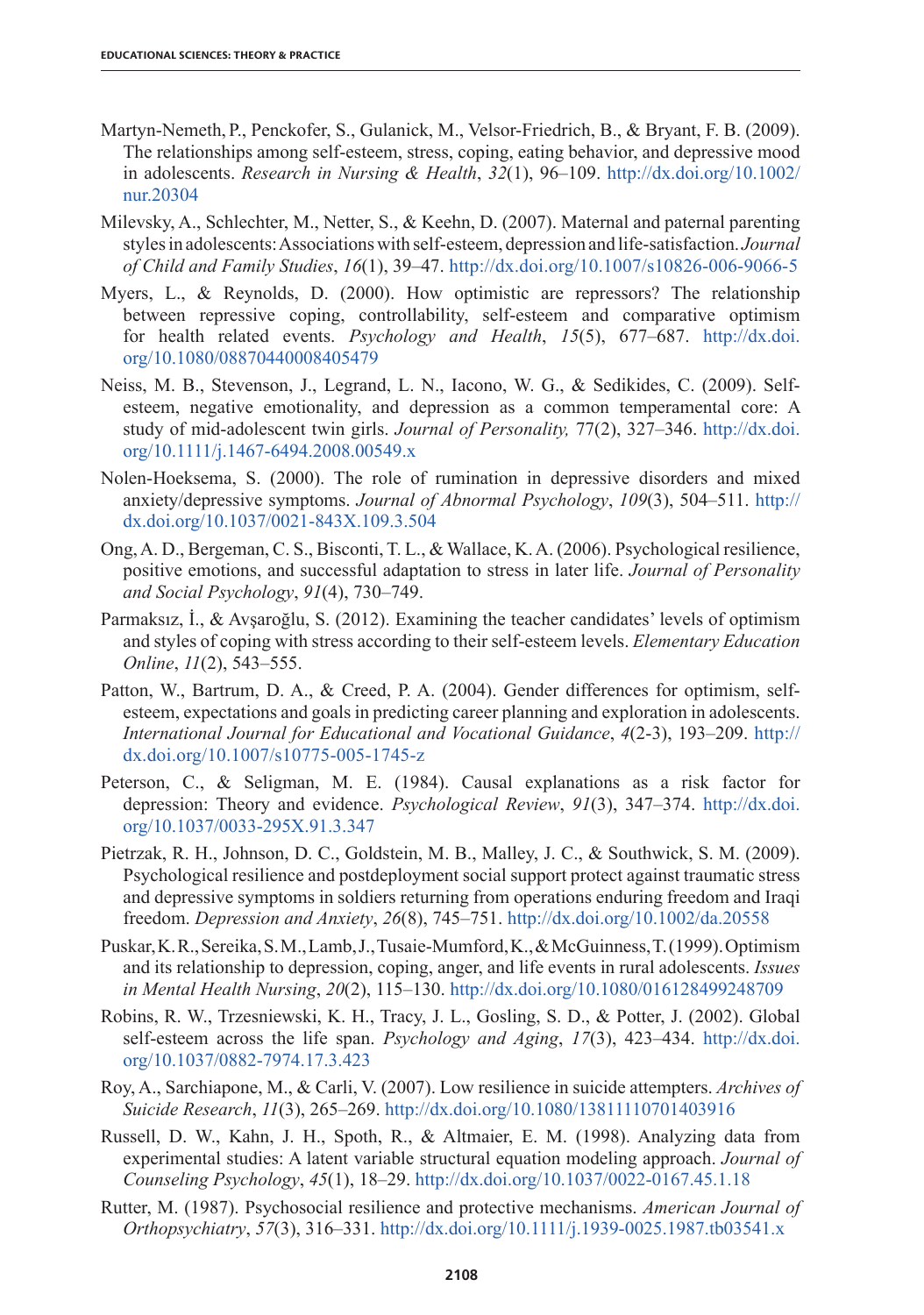- Rydén, A., Karlsson, J., Sullivan, M., Torgerson, J. S., & Taft, C. (2003). Coping and distress: What happens after intervention? A 2-year follow-up from the Swedish Obese Subjects (SOS) study. *Psychosomatic Medicine*, *65*(3), 435–442.
- Sarıkaya, A. (2015). *14-18 yaş arası ergenlerin benlik saygısı ve psikolojik dayanıklılık düzeyleri arasındaki ilişki* [The correlation between self-esteem level and pyschological resilience of adolescents aged 14-18, Master's Thesis] (Master's thesis, İstanbul Bilim University, İstanbul, Turkey). Retrieved from https://tez.yok.gov.tr/UlusalTezMerkezi/
- Sart, Z. H., Börkan, B., Erkman, F., & Serbest, S. (2016). Resilience as a mediator between parental acceptance–rejection and depressive symptoms among University students in Turkey. *Journal of Counseling & Development*, *94*(2), 195–209.
- Sass, D. A., & Smith, P. L. (2006). The Effects of parceling unidimensional scales on structural parameter estimates in structural equation modeling. *Structural Equation Modeling*, *13*(4), 566–586. http://dx.doi.org/10.1207/s15328007sem1304\_4
- Satorra, A., & Bentler, P. M. (2001). A scaled difference chi-square test statistic for moment structure analysis. *Psychometrika*, *66*(4), 507–514. http://dx.doi.org/10.1007/BF02296192
- Savi-Çakar, F. (2014). Otomatik düşüncelerin umutsuzluk üzerindeki etkisinin incelenmesi: Benlik saygısının aracılık rolü [The effect of automatic thoughts on hopelessness: Role of self-esteem as a mediator]. *Kuram ve Uygulamada Eğitim Bilimleri*, *14*, 1–16.
- Scheier, M. F., & Carver, C. S. (1985). Optimism, coping, and health: Assessment and implications of generalized outcome expectancies. *Health Psychology*, *4*(3), 219–247. http://dx.doi.org/10.1037/0278-6133.4.3.219
- Schneider, S. L. (2001). In search of realistic optimism: Meaning, knowledge, and warm fuzziness. *American Psychologist*, *56*(3), 250–263. http://dx.doi.org/10.1037/0003-066X. 56.3.250
- Seligman, M. E. P. (2007). *Öğrenilmiş iyimserlik* [Learned optimism] (S. K. Akbaş, Trans.) Ankara, Turkey: HYB Yayınları.
- Sobel, M. E. (1982). Asymptotic confidence intervals for indirect effects in structural equation models. *Sociological Methodology*, *13*(1982), 290–312.
- Steele, A., & Wade, T. D. (2004). The contribution of optimism and quality of life to depression in an acute coronary syndrome population. *European Journal of Cardiovascular Nursing*, *3*(3), 231–237. http://dx.doi.org/10.1016/j.ejcnurse.2004.06.003
- Subica, A. M., Claypoole, K. H., & Wylie, A. M. (2012). PTSD'S mediation of the relationships between trauma, depression, substance abuse, mental health, and physical health in individuals with severe mental illness: evaluating a comprehensive model. *Schizophrenia Research*, *136*(1), 104–109. http://dx.doi.org/10.1016/j.schres.2011.10.018
- Symister, P., & Friend, R. (2003). The influence of social support and problematic support on optimism and depression in chronic illness: A prospective study evaluating self-esteem as a mediator. *Health Psychology*, *22*(2), 123–129. http://dx.doi.org/10.1037/0278-6133. 22.2.123
- Şahan-Yılmaz, B., & Duy, B. (2013). Psiko-eğitim uygulamasının kız öğrencilerin benlik saygısı ve akılcı olmayan inançları üzerine etkisi [Effectiveness of a psycho-education programe on self-esteem and irrational beliefs of female college students]. *Turkish Psychological Counseling & Guidance Journal*, *4*(39), 68–81.
- Şahin, N. H., & Durak, A. (1994). Kısa semptom envanteri: Türk gençleri için uyarlanması [Brief symptom inventory: Adapted for the Turkish youth]. *Türk Psikoloji Dergisi*, *9*(31), 44–56.